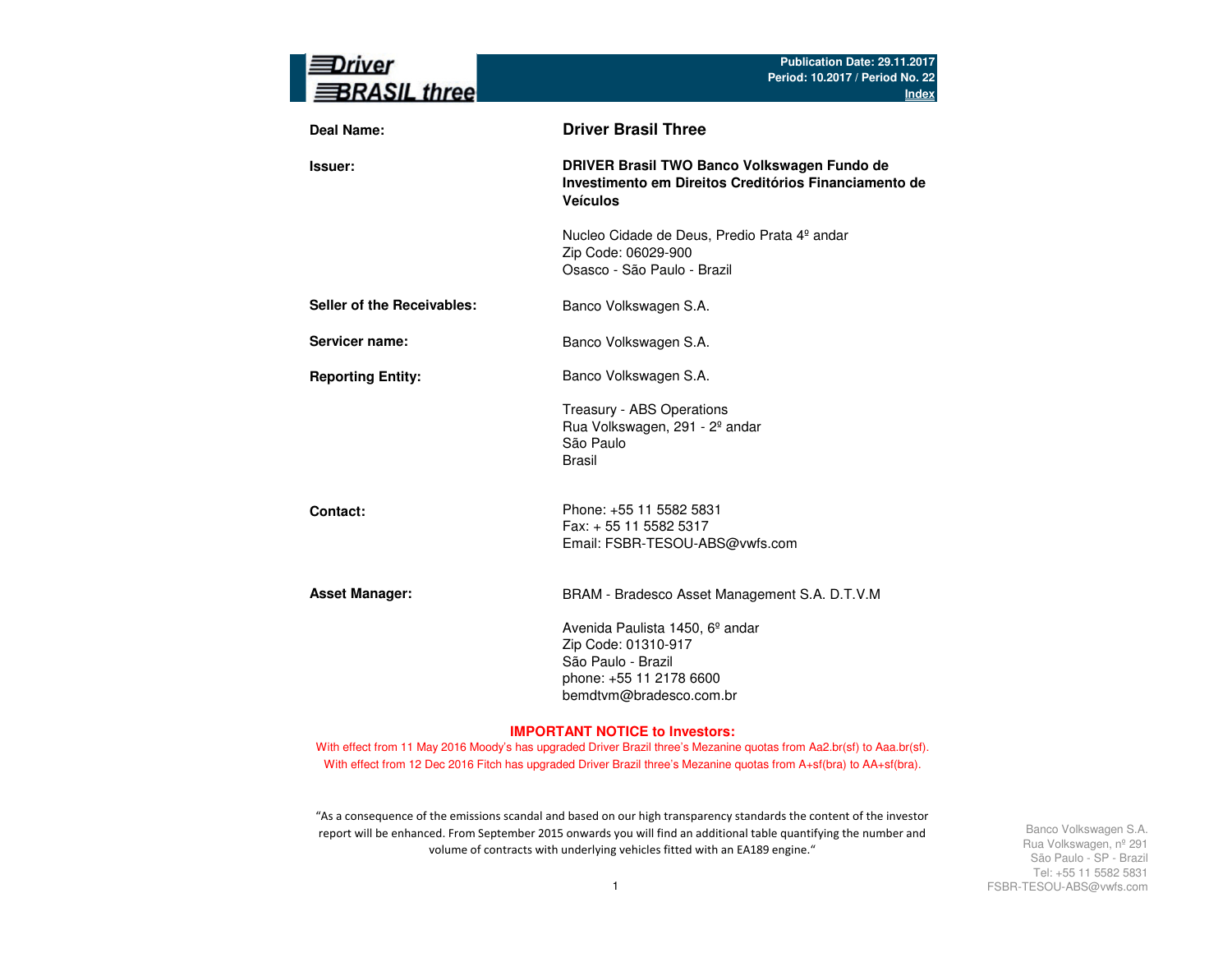

## **Contents**

| Page           | <b>Table of Contents</b>           |
|----------------|------------------------------------|
| 1              | Cover                              |
| $\overline{c}$ | <b>Contents</b>                    |
| 3              | <b>Reporting Details</b>           |
| 4              | <b>Parties Overview</b>            |
| 5              | <b>Transaction Events I</b>        |
| 6              | <b>Transaction Events II</b>       |
| 7              | <b>Transaction Events III</b>      |
| 8              | Information regarding the Notes I  |
| 9              | Information regarding the Notes II |
| 10             | <b>Credit Enhancement</b>          |
| 11             | <b>Swap Fixing / Waterfall</b>     |
| 12             | <b>Amortisation Profile I</b>      |
| 13             | <b>Amortisation Profile II</b>     |
| 14             | <b>Run Out Schedule I</b>          |
| 15             | <b>Run Out Schedule II</b>         |
| 16             | <b>Outstanding Contracts</b>       |
| 17             | <b>Delinquencies</b>               |
| 18             | <b>Recoveries</b>                  |
| 19             | Pool Data I                        |
| 20             | Pool Data II                       |
| 21             | Pool Data III                      |
| 22             | Pool Data IV                       |
| 23             | Pool Data V                        |
| 24             | Pool Data VI                       |
| 25             | Glossary                           |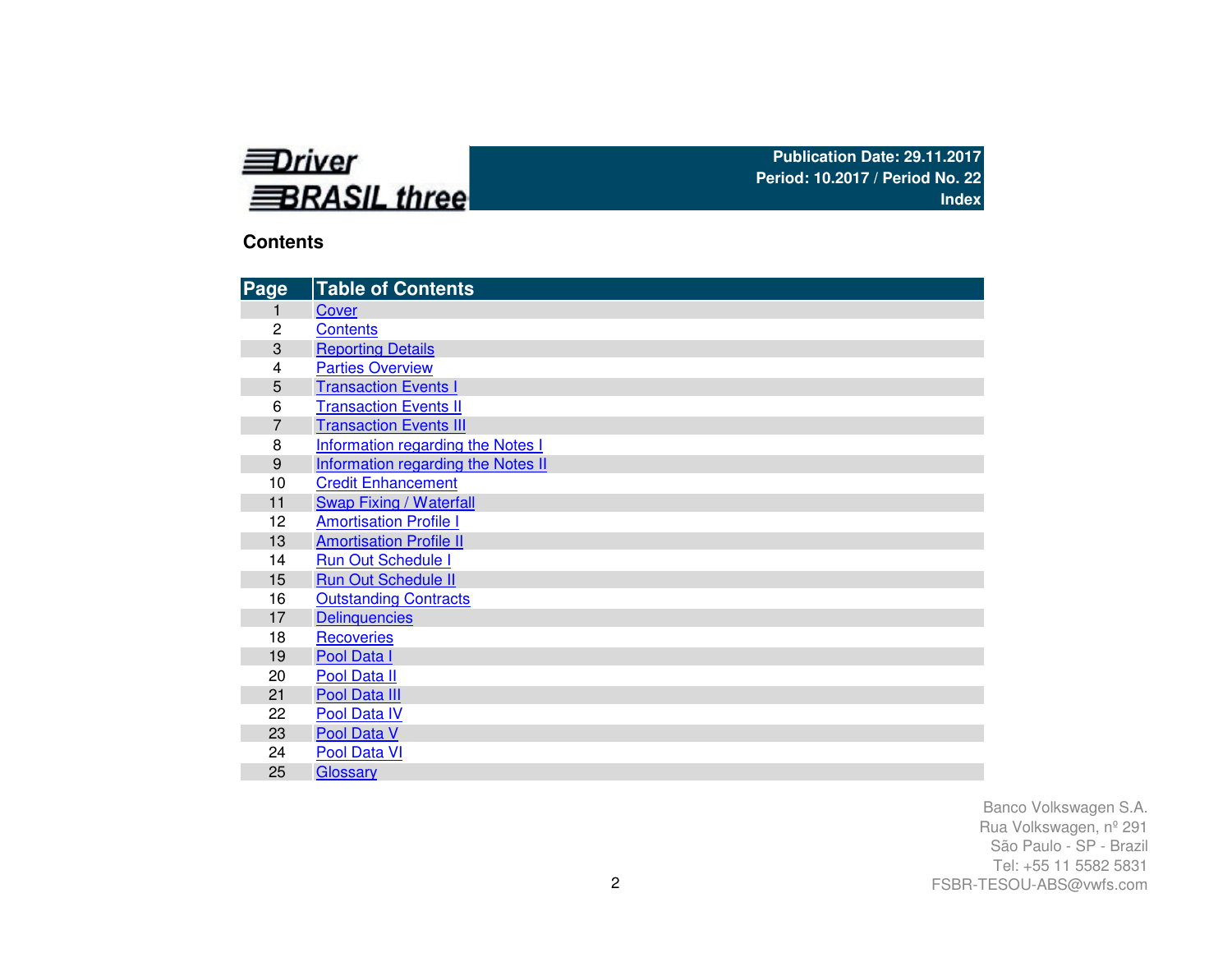# *<u>EDriver</u>* **BRASIL three**

# **Reporting Details**

| <b>Deal Overview</b>            |                                     |                                     |
|---------------------------------|-------------------------------------|-------------------------------------|
| <b>Cut-Off Date</b>             | 15/12/2015 Publication Date:        | 29/11/2017                          |
| Scheduled Date of Clean-Up-Call | December 2017 Payment Date:         | 05/10/2017 (4th of each month)      |
| <b>Legal Maturity Date</b>      | December 2020 Reporting Date:       | 31/10/2017 (last day of each month) |
| <b>Issue Date</b>               | 10/12/2015 Asset Collection Period: | from 01/10/2017 until 31/10/2017    |
| Period No.:                     | 22 Interest Accrual Period          | from 06/09/2017 until 05/10/2017    |
| Reporting frequency:            | monthly Note Payment Period:        | from 06/09/2017 until 05/10/2017    |
| <b>Next Payment Date:</b>       | 07/11/2017 Days accrued:            | 21                                  |

| <b>Type of Car at Pool Cut</b> | <b>Number of</b><br><b>Contracts</b> | Percentage of<br><b>Contracts</b> | <b>Outstanding</b><br><b>Discounted</b><br><b>Principal Balance</b> | <b>Percentage Outstanding</b><br><b>Discounted Principal</b><br><b>Balance</b> |
|--------------------------------|--------------------------------------|-----------------------------------|---------------------------------------------------------------------|--------------------------------------------------------------------------------|
| New Cars                       | 68.792                               | 88,84%                            | 964.929.634,90                                                      | 89,93%                                                                         |
| Used Cars                      | 8.643                                | 11.16%                            | 108.051.743,36                                                      | 10,07%                                                                         |
| <b>Total</b>                   | 77.435                               | 100,00%                           | 1.072.981.378,26                                                    | 100,00%                                                                        |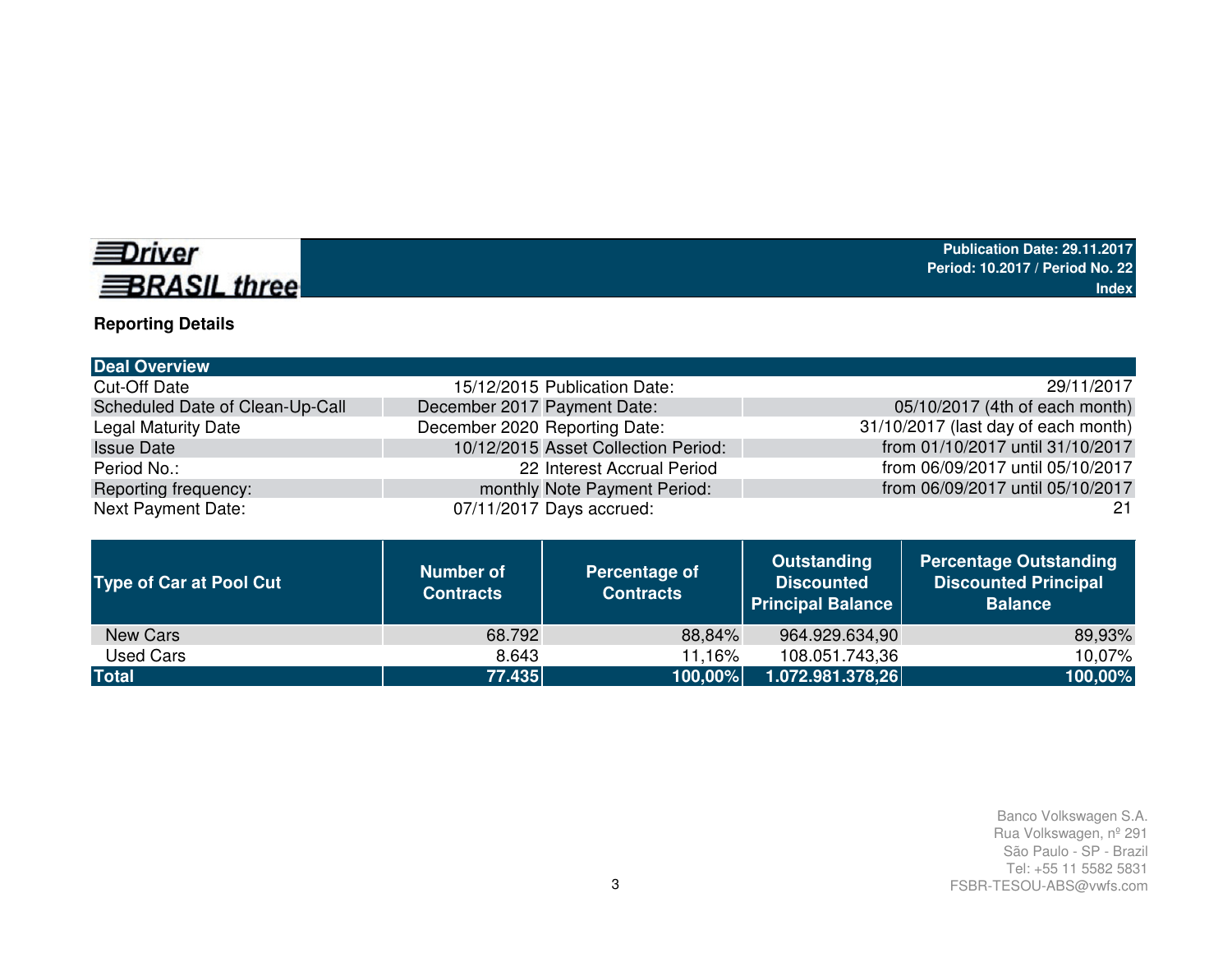

#### **Parties Overview**

| <b>Administrator:</b>     | <b>BEM DISTRIBUIDORA DE TÍTULOS E VALORES</b><br><b>MOBILIÁRIOS LTDA</b><br>Cidade de Deus<br>Bairro Vila Yara - 4º andar<br>Osasco - São Paulo - Brazil<br>phone: +55 11 3684 4522<br>http://www.bradescobemdtvm.com.br/                                                                                                                                              | <b>Asset Manager:</b>    | <b>BRAM - Bradesco Asset Management S.A. D.T.V.M</b><br>Avenida Paulista 1450, 6 <sup>°</sup> andar<br>Zip Code: 01310-917<br>São Paulo - Brazil<br>phone: +55 11 2178 6600<br>bemdtvm@bradesco.com.br |                                                                                                    |
|---------------------------|------------------------------------------------------------------------------------------------------------------------------------------------------------------------------------------------------------------------------------------------------------------------------------------------------------------------------------------------------------------------|--------------------------|--------------------------------------------------------------------------------------------------------------------------------------------------------------------------------------------------------|----------------------------------------------------------------------------------------------------|
| <b>Custodian Bank:</b>    | Banco Bradesco S.A.<br>Cidade de Deus<br>Bairro Vila Yara - 2 <sup>°</sup> andar<br>Osasco - São Paulo - Brazil<br>phone: 3684 9431<br>www.bradescocustodia.com.br                                                                                                                                                                                                     | <b>Collection Agent:</b> | Banco Volkswagen S.A.<br>Treasury - ABS Operations<br>Rua Volkswagen, 291<br>São Paulo<br><b>Brazil</b><br>Phone: +55 11 5582 5831<br>FSBR-TESOU-ABS@vwfs.com                                          |                                                                                                    |
| <b>Swap Counterparty:</b> | <b>Banco Santander (Brasil) S.A.</b><br>Avenida Presidente Juscelino Kubitschek, 2235<br>Bloco A<br>São Paulo - SP<br><b>Brazil</b><br>phone: +55 11 3553 6792<br>www.santander.com.br                                                                                                                                                                                 | <b>Clearing System:</b>  | <b>CETIP S.A. - Mercados Organizados</b><br>Av. Brigadeiro Faria Lima, 1663, 1º andar<br>Jardim Paulistano São Paulo - SP<br>CEP: 01452-001<br>phone: +55 11 4152 9370<br>atendimento@cetip.com.br     |                                                                                                    |
| <b>Rating Agencies</b>    | Moody's América Latina Ltda.<br>Avenida Nações Unidas, 12551 16 <sup>°</sup> andar<br>04578-903 São Paulo<br><b>Brazil</b><br>phone: +55 11 3043 7305<br>daniela.jayesuria@moodys.com<br>www.moodys.com.br<br>Fitch Ratings Brasil Ltda.<br>Alameda Santos, 700 7° andar<br>01418-100 São Paulo<br>Brazil<br>phone: +55 11 4504 2200<br>juliana.ayoub@fitchratings.com |                          |                                                                                                                                                                                                        | Banco Volkswagen S.A.<br>Rua Volkswagen, nº 291<br>São Paulo - SP - Brazil<br>Tel: 55 11 5582 5831 |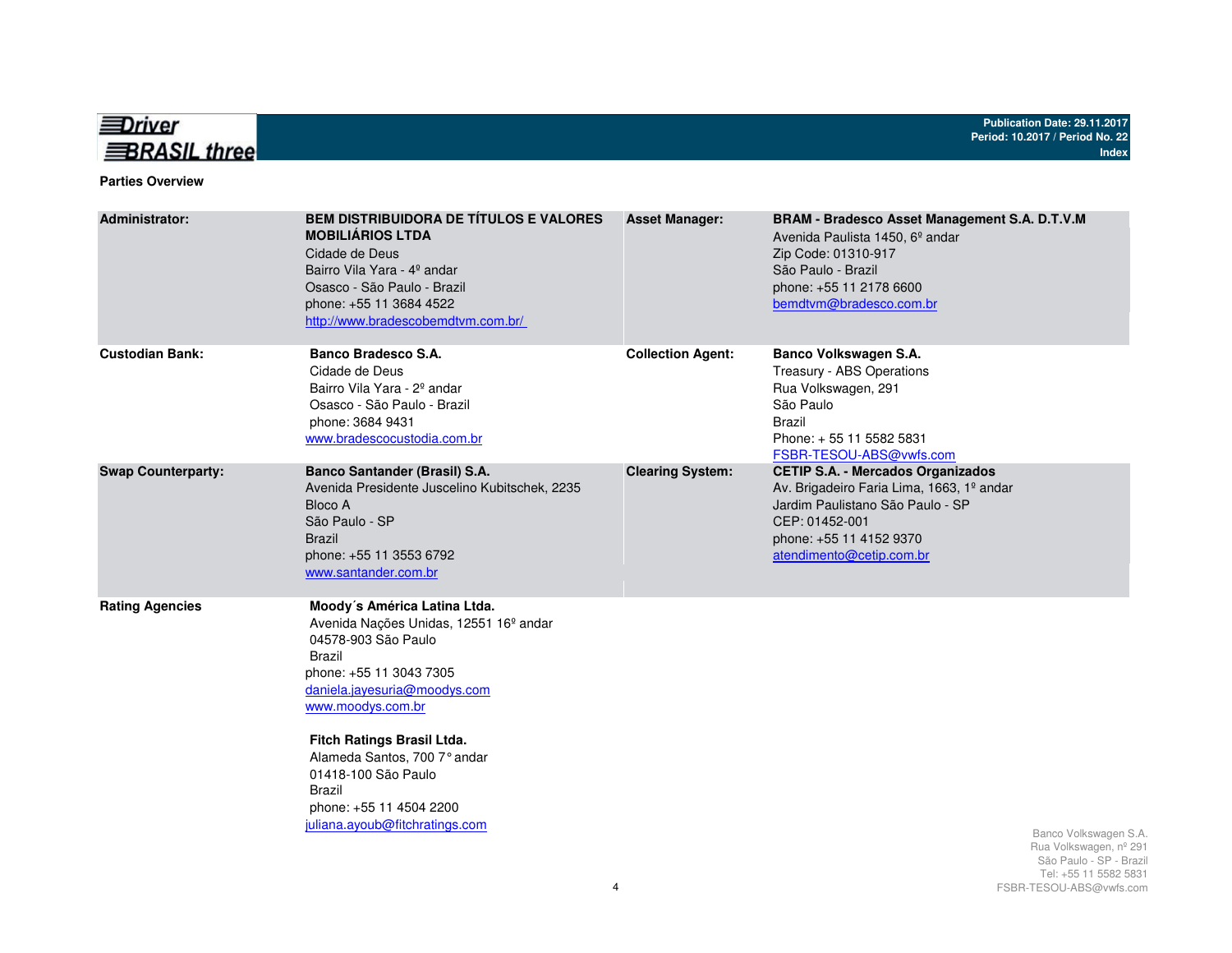

## **Transaction Events (I)**

| <b>Clean-Up Call Condition</b>                         |       |                                                      |
|--------------------------------------------------------|-------|------------------------------------------------------|
| Percentage of Current Outstanding Discounted Portfolio | 9,07% |                                                      |
| Min. Percentage of Outstanding Discounted Portfolio    |       | 10,00% The Clean-Up-Call Condition has been reached. |

#### **Clean-Up Call**

Banco Volkswagen S.A. will have the right at its option to exercise a Clean-Up Call and to repurchase the Loan Receivables from Driver Brasil One when the sum of the Discounted Principal Balance for all loan contracts is less than 10 per cent. of the sum of the Discounted Principal Balance for all Loan contracts as of the Cut Off Date, provided that all payment obligations under the Quotas will be thereby fulfilled.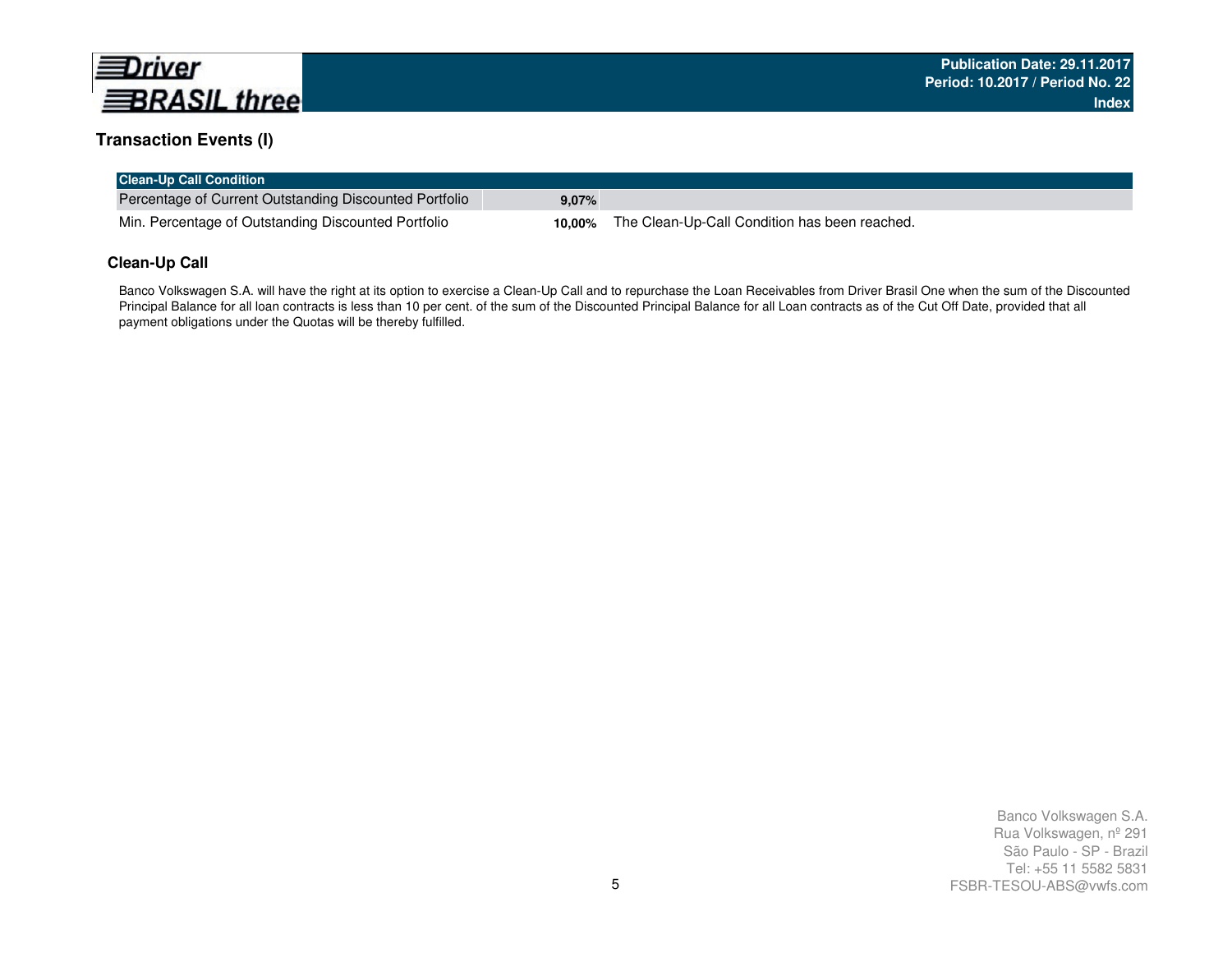

#### **Transaction Events (II)**

| <b>Credit Enhancement Increase Conditions</b>                                                                                                                 |     |
|---------------------------------------------------------------------------------------------------------------------------------------------------------------|-----|
| Level 1a Credit Enhancement Increase Condition - Cumulative Late Delinguencies do not amount to 1.5% for any<br>Payment Date before and incp. 12/2016         | NO. |
| Level 1b Credit Enhancement Increase Condition -Cumulative Late Delinguencies do not amount to 3.5% for any<br>Payment Date between 01/2017 and incp. 12/2017 | NO. |
| Level 2 Credit Enhancement Increase Condition - Cumulative Late Delinguencies do not amount to 5.0% for any<br><b>Payment Date</b>                            | ΝO  |

|                                   |     | <b>Outstanding</b><br><b>Discounted Principal</b><br><b>Balance (in Arrears)</b> |     | <b>Outstanding Discounted</b><br><b>Principal Balance (at</b><br><b>Late Delinguency)</b> |
|-----------------------------------|-----|----------------------------------------------------------------------------------|-----|-------------------------------------------------------------------------------------------|
| Cumulative Late Delinquencies BOP | R\$ | 3.345.459,72                                                                     | R\$ | 6.933.205,49                                                                              |
| Late Delinquencies                | R\$ | 266.109,75                                                                       | R\$ | 324.679,24                                                                                |
| Cumulative Late Delinguencies EOP | R\$ | 3.611.569,47                                                                     | R\$ | 7.257.884,73                                                                              |
|                                   |     |                                                                                  |     |                                                                                           |

| Discounted Principal Balance as of Pool-Cut Date             | 1.072.981.378.26 |  |
|--------------------------------------------------------------|------------------|--|
| Cumulative Late Delinquency as percentage of DPB at Pool-Cut | 0.67642%         |  |

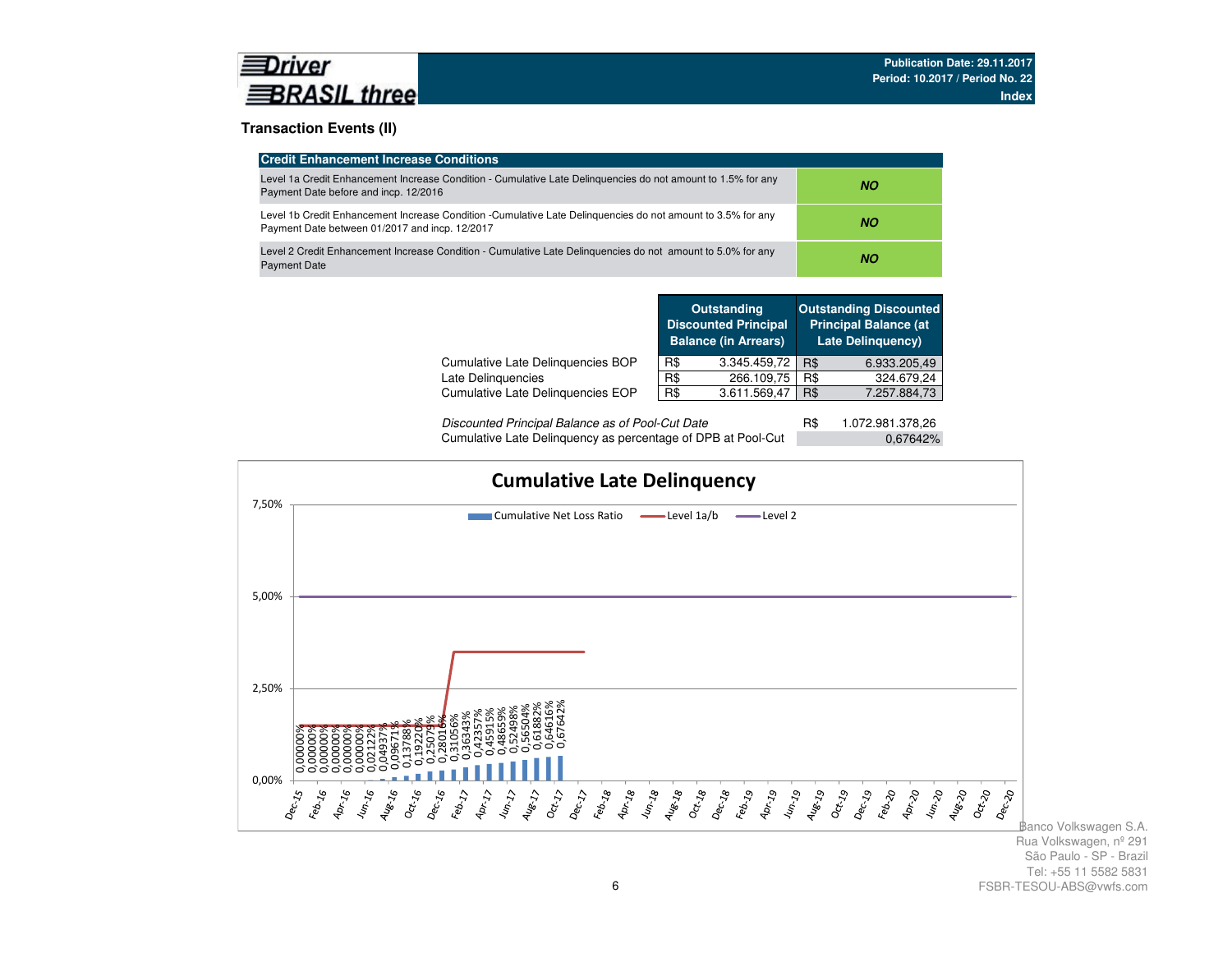

# **Transaction Events (III)**

| <b>Administrator</b>     | <b>Fitch</b>     |                | Moody's          |                 |
|--------------------------|------------------|----------------|------------------|-----------------|
| <b>BEM DTVM</b>          | <b>Long Term</b> | <b>Outlook</b> | <b>Long Term</b> | <b>Outlook</b>  |
| Rating                   | AAA (bra)        | <b>Stable</b>  | Aaa.br           | <b>Stable</b>   |
|                          |                  |                |                  |                 |
| <b>Custodian Bank</b>    | <b>Fitch</b>     |                | Moody's          |                 |
| Banco Bradesco           | <b>Long Term</b> | <b>Outlook</b> | <b>Long Term</b> | <b>Outlook</b>  |
| Rating                   | AAA (bra)        | <b>Stable</b>  | Aaa.br           | <b>Stable</b>   |
|                          |                  |                |                  |                 |
| <b>Swap Counterparty</b> | <b>Fitch</b>     |                | Moody's          |                 |
| Santander                | <b>Long Term</b> | <b>Outlook</b> | <b>Long Term</b> | <b>Outlook</b>  |
| Rating                   | AAA (bra)        | Negative       | Aaa.br           | <b>Negative</b> |
|                          |                  |                |                  |                 |
| <b>Servicer</b>          | <b>Fitch</b>     |                | Moody's          |                 |
| Banco Volkswagen S.A.    | Long Term        | <b>Outlook</b> | Long Term        | <b>Outlook</b>  |

| rvicer؛               | <b>Fitch</b>                              |      | Moody's |      |  |
|-----------------------|-------------------------------------------|------|---------|------|--|
| Banco Volkswagen S.A. | Long Term   Outlook   Long Term   Outlook |      |         |      |  |
| Rating                | n.a.                                      | n.a. | n.a.    | n.a. |  |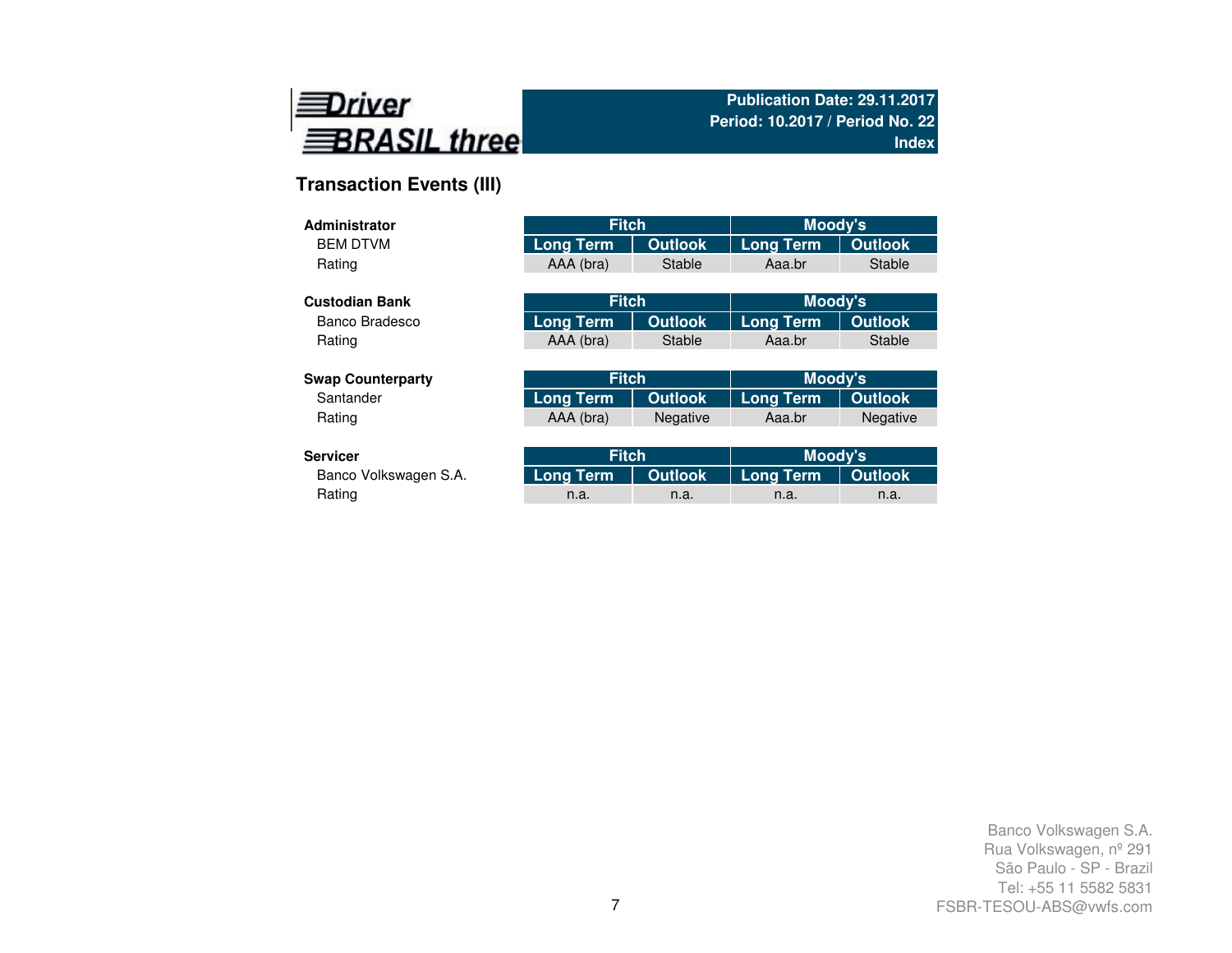

# **Information regarding the Notes I**

| <b>Rating at Issue Date</b>    |     | <b>Senior Quota</b> | <b>Mezzanine Quota</b> |
|--------------------------------|-----|---------------------|------------------------|
| Moody's                        |     | Aaa.br              | Aa2.br                 |
| <b>Fitch Ratings</b>           |     | AAA(bra)            | $A+(bra)$              |
| <b>Current Rating</b>          |     | <b>Senior Quota</b> | <b>Mezzanine Quota</b> |
| Moody's                        |     | Aaa.br              | Aaa.br                 |
| <b>Fitch Ratings</b>           |     | AAA(bra)            | $AA+sf(bra)$           |
| <b>Information on Notes</b>    |     | <b>Senior Quota</b> | <b>Mezzanine Quota</b> |
| Legal maturity date            |     | December 2020       | December 2020          |
| Scheduled Clean Up Call        |     | December 2017       | December 2017          |
| ISIN:                          |     | BRDRVRCTF006        | BRDRVRCTF014           |
| <b>Nominal Amount</b>          | R\$ | 10.000,00           | R\$<br>10.000,00       |
| <b>Information on Interest</b> |     | <b>Senior Quota</b> | <b>Mezzanine Quota</b> |
| Spread/Margin                  |     | $175$ bps           | $285$ bps              |
| <b>Index Rate</b>              |     | Daily CDI           | Daily CDI              |
| Fixed/Floating                 |     | floating            | floating               |
| <b>Current Coupon</b>          |     | Daily CDI + 175     | Daily CDI + 285        |
| Day Count Convention           |     | actual/252          | actual/252             |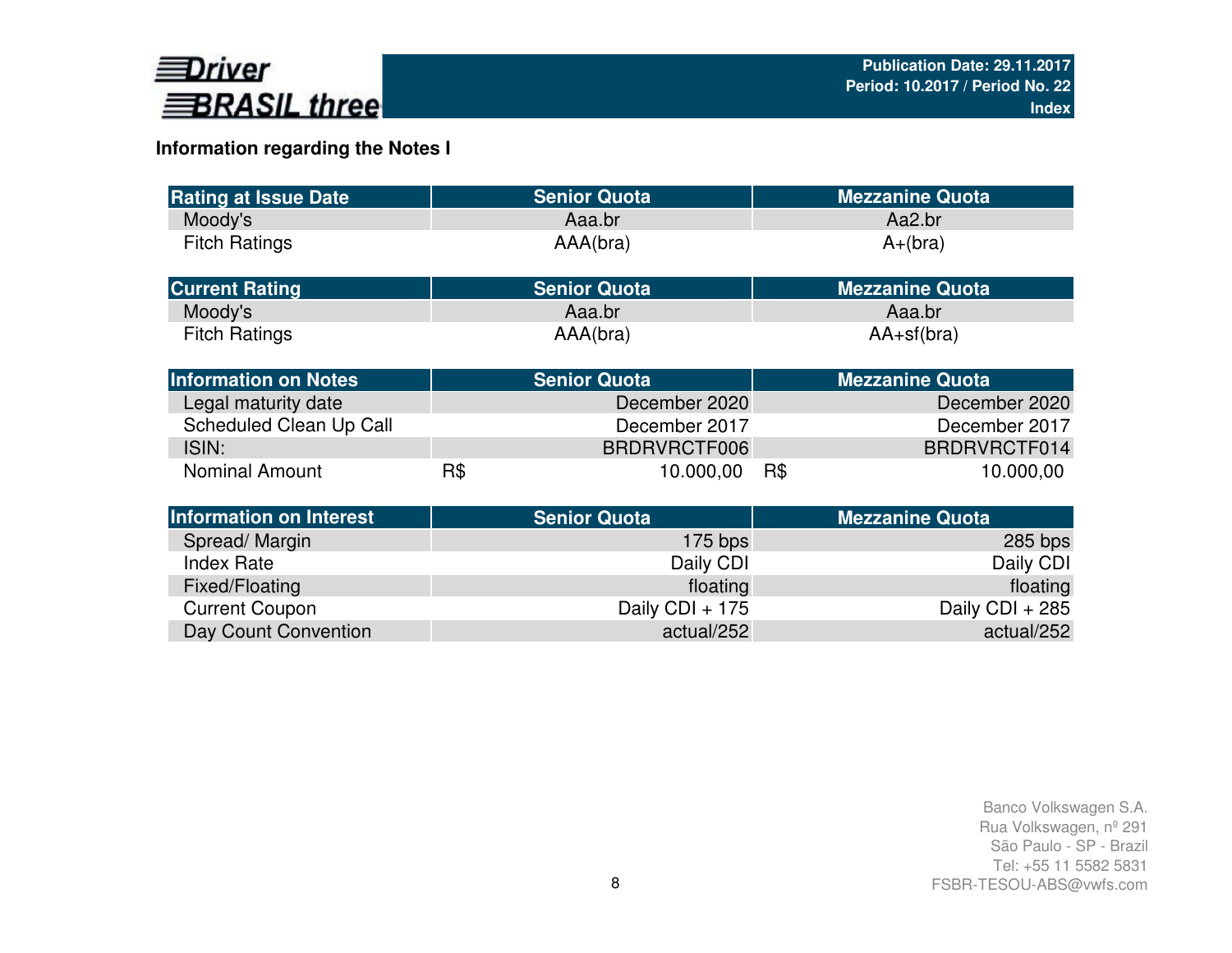

## **Information regarding the Notes II**

| <b>Monthly Period:</b>               | 31/10/2017                  |
|--------------------------------------|-----------------------------|
| Payment Date:                        | 05/10/2017                  |
| Interest Accrual Period (from/until) | 06/09/2017 until 05/10/2017 |
| Days accrued                         |                             |
| Index Rate                           | Daily CDI                   |
| Index Rate as of Month End           | 7.39%                       |
| Day Count Convention                 | actual/252                  |

| <b>Interest Payments</b>                      |     |                | Senior Quota Mezzanine Quota |           |  |
|-----------------------------------------------|-----|----------------|------------------------------|-----------|--|
| Total Interest Amount of the Reporting Period | R\$ | 871.719.37 R\$ |                              | 41.350.90 |  |

| Note Balance                           |  | <b>Senior Quota</b>   | Mezzanine Quota |              |  |  |
|----------------------------------------|--|-----------------------|-----------------|--------------|--|--|
| Note Balance as of Beginning of Period |  | R\$ 113,900,000,00    | R\$             | 4.857.000.00 |  |  |
| Note Balance as of End of Period       |  | R\$ 97.900.000.00     | R\$             | 3.857.000.00 |  |  |
| <b>Principal Amortization</b>          |  | R\$ 15.999.999.99 R\$ |                 | 1.000.000,00 |  |  |

| Payments to Investors (per note) |     | <b>Senior Quota</b> | Mezzanine Quota |        |  |
|----------------------------------|-----|---------------------|-----------------|--------|--|
| Interest                         | R\$ | 8.77                | R\$             | 27.03  |  |
| <b>Principal Amortization</b>    | R\$ | 161.03              | - R\$           | 653.59 |  |
| Number of Notes                  |     | 99.360              |                 | 1.530  |  |

| <b>Senior Quota</b> | <b>Mezzanine Quota</b> |
|---------------------|------------------------|
| 7.40%               | 5,97%                  |
| 10.15%              | 6.62%                  |
| 10.00%              | 6,60%                  |
|                     |                        |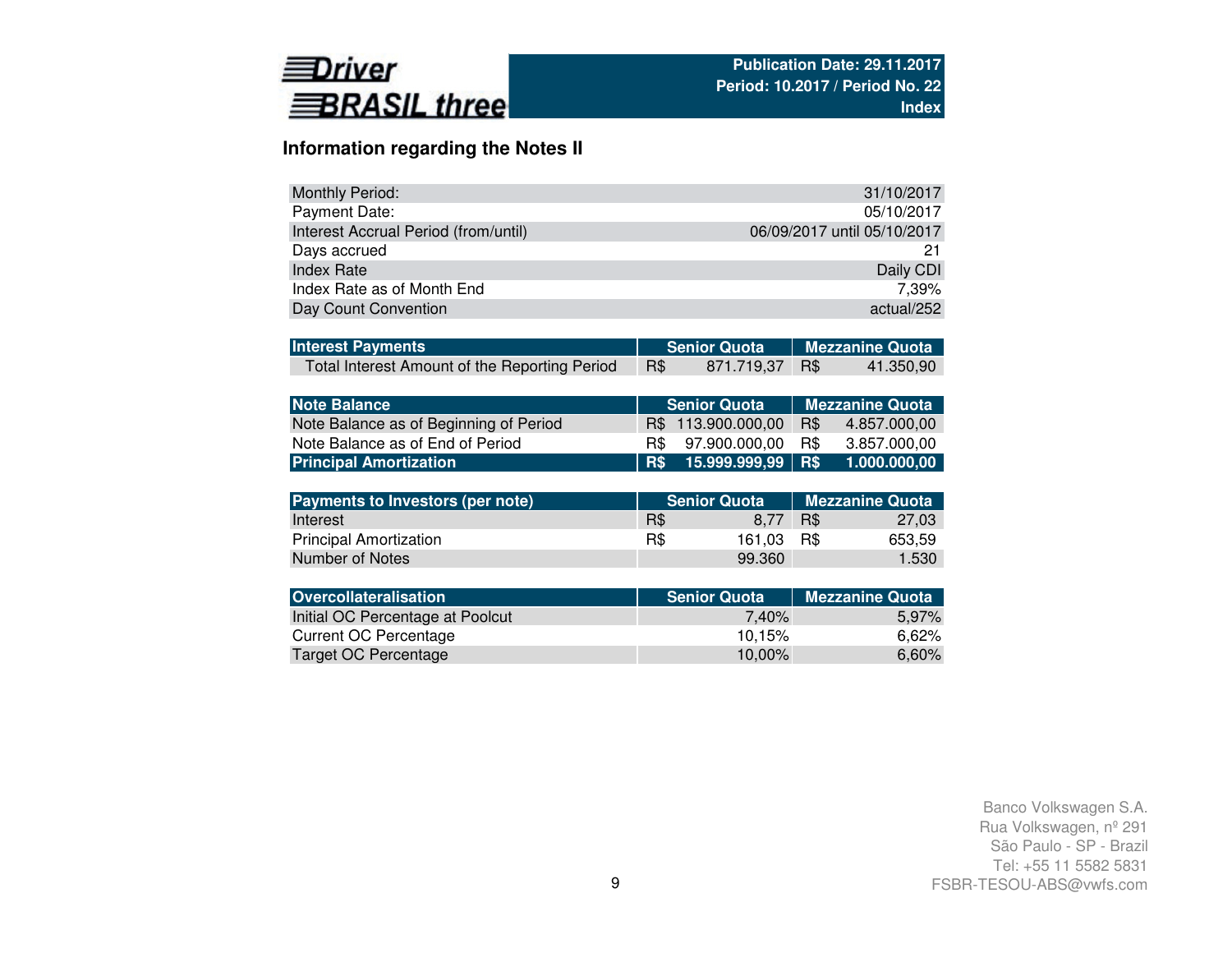

## **Credit Enhancement**

| <b>Credit Enhancement @ Pool-Cut</b> | % of Discounted Principal Balance | Value          |
|--------------------------------------|-----------------------------------|----------------|
| Mezzanine Quota                      | 1,43% R\$                         | 15.300.000,00  |
| Subordinated Quota                   | 8,56% R\$                         | 91.900.000,00  |
| Overcollateralization                | 9,99% R\$                         | 107.200.000,00 |
| Cash Collateral Account              | 1,00% R\$                         | 10.729.813,78  |

## **Calculation of Credit Enhancement**

- The Senior Quota benefits from the Mezzanine, Subordinated Quotas and the Cash Collateral Account;
- The Mezanine Quota benefits from the Subordinated Quota and the Cash Collateral Account;
- The transaction starts with sequential amortisation and therefore initially only the Senior Quota will receive principal payments;

● The transaction switches into pro rata amortisation once an overcollateralisation percentage (i.e. credit enhancement excluding cash collateral) of OC-Percentage for the Senior Quota and OC-Percentage for the Mezanine Quota has been reached.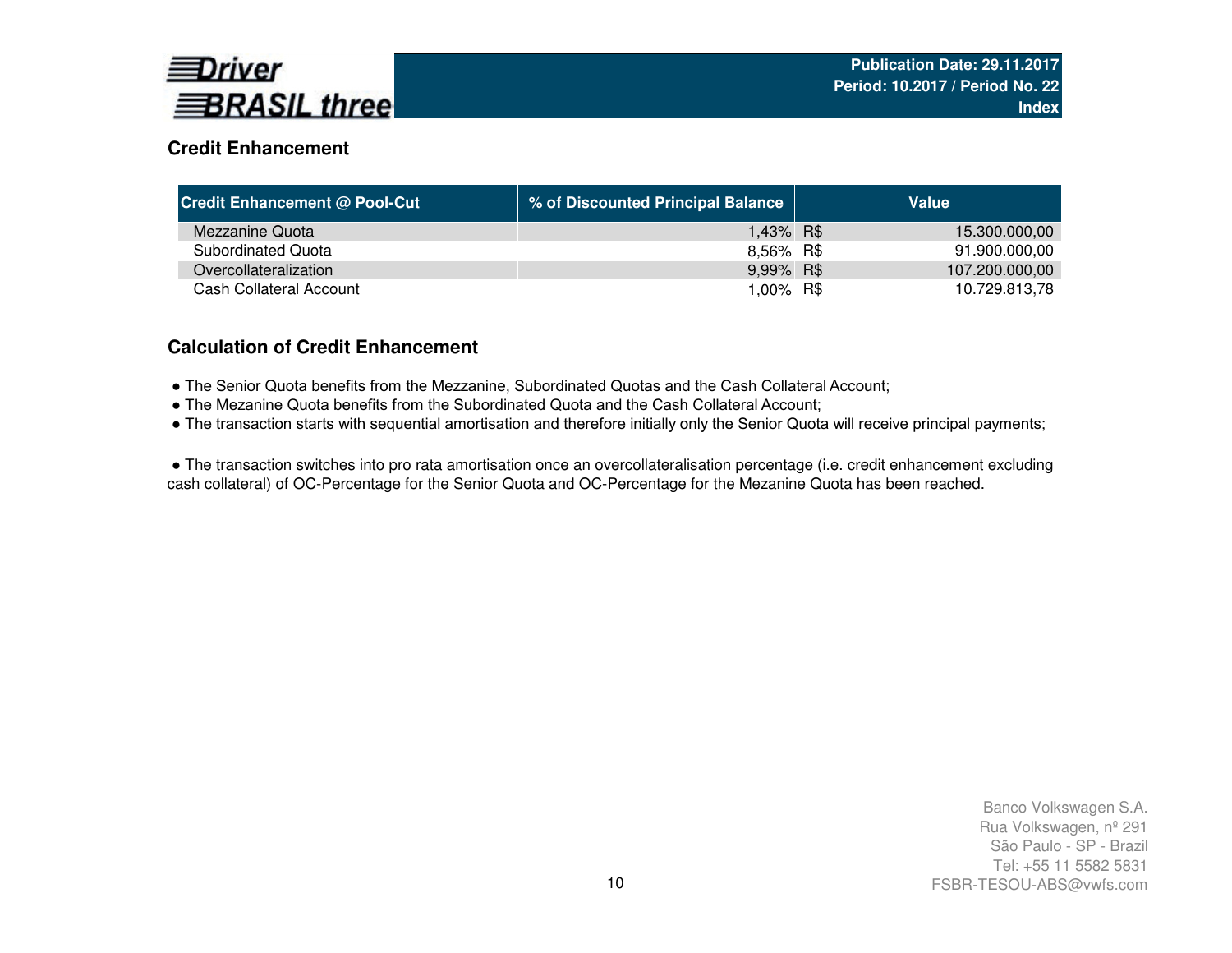

## **Swap Fixing / Waterfall**

| <b>Amortising Interest Rate Swap</b>         |     | <b>Senior Quota</b>           | <b>Mezzanine Quota</b>        |
|----------------------------------------------|-----|-------------------------------|-------------------------------|
| Initial Principal                            | R\$ | 993.600.000,00                | R\$<br>15.300.000,00          |
| Underlying Principal for Reporting Period    | R\$ | 97.900.000,00                 | 3.857.000,00<br>R\$           |
| Paying Leg                                   |     | Fix Interest Rate             | Fix Interest Rate             |
| Receiving Leg                                |     | <b>Floating Interest Rate</b> | <b>Floating Interest Rate</b> |
|                                              |     |                               |                               |
| <b>Waterfall</b>                             |     |                               |                               |
| Available Distribution Amount                | R\$ | 31.813.054,52                 |                               |
| 1) Fees                                      | R\$ | (69.459, 95)                  |                               |
| 2) Net Swap Payments                         | R\$ | (623.671, 28)                 |                               |
| 3) Interest Senior Quota                     | R\$ | (871.719, 37)                 |                               |
| 4) Interest Mezzanine Quota                  | R\$ | (41.350,90)                   |                               |
| 5) Payment to Cash Collateral Account        | R\$ | (10.717.780,68)               |                               |
| 6) Redemption Senior Quota                   | R\$ | (16.000.000, 00)              |                               |
| 7) Redemption Mezzanine Quota                | R\$ | (1.000.000, 00)               |                               |
| 8) Redemption Subordinated Quota             | R\$ | (2.489.000,00)                |                               |
| 9) Remaining Amount Due to Rounding          | R\$ | (72, 34)                      |                               |
| <b>Remaining Balance from Current Period</b> | R\$ | 0,00                          |                               |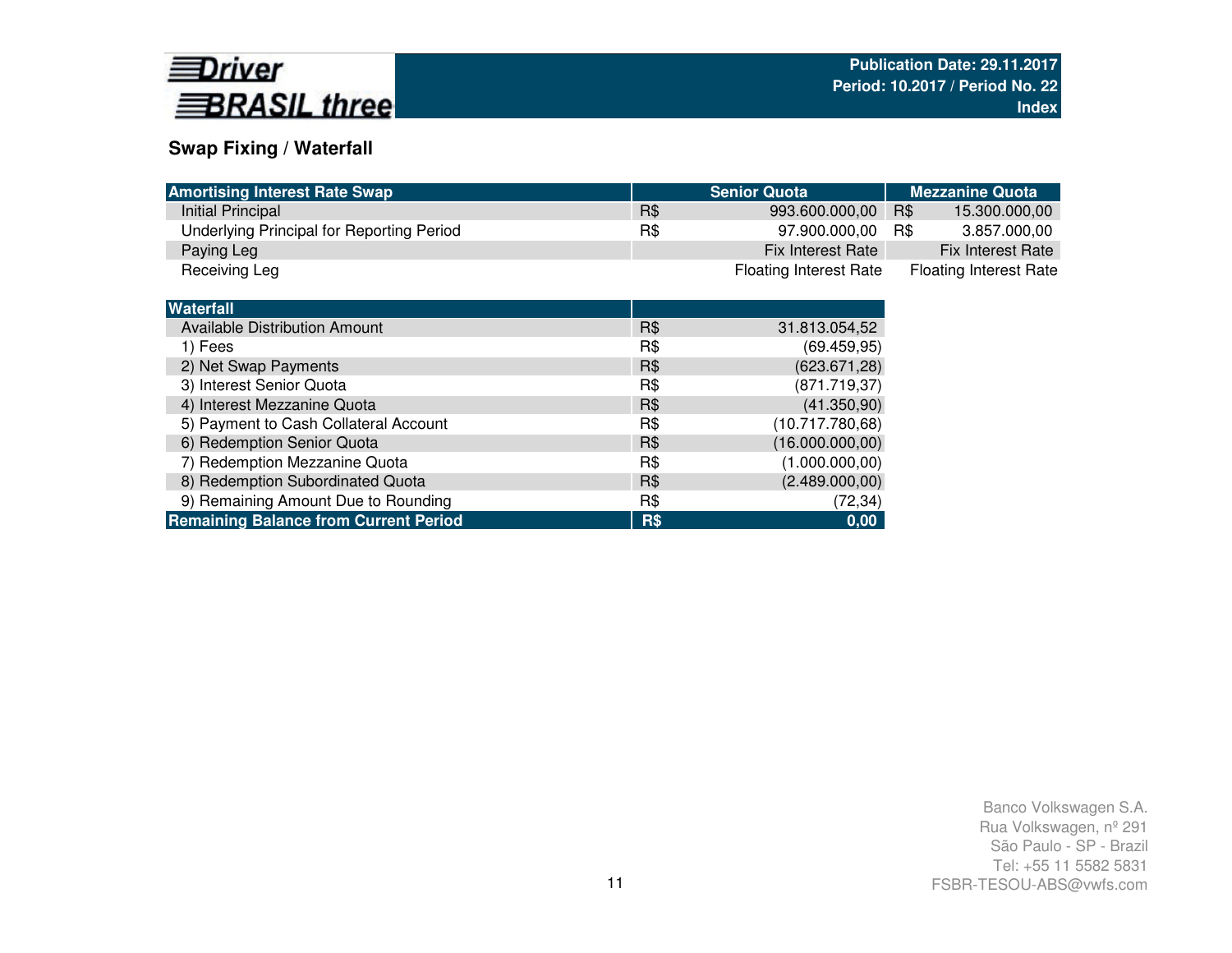

# **Amortisation Profile I\***

|                         | <b>Senior Quota</b>        | <b>Mezzanine Quota</b>     |
|-------------------------|----------------------------|----------------------------|
| <b>Reporting Period</b> | <b>Actual Note Balance</b> | <b>Actual Note Balance</b> |
| Poolcut                 | 993.600.000,00             | 15.300.000,00              |
| 12/2015                 | 993.600.000,00             | 15.300.000,00              |
| 01/2016                 | 993.600.000,00             | 15.300.000,00              |
| 02/2016                 | 858.500.000,00             | 15.300.000,00              |
| 03/2016                 | 800.752.000,00             | 15.300.000,00              |
| 04/2016                 | 738.752.000,00             | 15.300.000,00              |
| 05/2016                 | 684.752.000,00             | 15.300.000,00              |
| 06/2016                 | 635.667.000,00             | 15.300.000,00              |
| 07/2016                 | 577.667.000,00             | 15.300.000,00              |
| 08/2016                 | 527.667.000,00             | 15.300.000,00              |
| 09/2016                 | 480.667.000,00             | 15.300.000,00              |
| 10/2016                 | 436.745.000,00             | 15.300.000,00              |
| 11/2016                 | 401.245.000,00             | 15.150.000,00              |
| 12/2016                 | 362.245.000,00             | 14.150.000,00              |
| 01/2017                 | 326.245.000,00             | 12.150.000,00              |
| 02/2017                 | 293.245.000,00             | 11.150.000,00              |
| 03/2017                 | 270.775.000,00             | 11.150.000,00              |
| 04/2017                 | 232.275.000,00             | 9.150.000,00               |
| 05/2017                 | 206.775.000,00             | 8.150.000,00               |
| 06/2017                 | 181.275.000,00             | 6.890.000,00               |
| 07/2017                 | 158.500.000,00             | 6.290.000,00               |
| 08/2017                 | 134.900.000,00             | 5.657.000,00               |
| 09/2017                 | 113.900.000,00             | 4.857.000,00               |
| 10/2017                 | 97.900.000,00              | 3.857.000,00               |
| 11/2017                 | 83.400.000,00              | 3.607.000,00               |
| 12/2017                 | 70.621.154,76              | 3.607.000,00               |
| 01/2018                 | 56.189.249,03              | 3.607.000,00               |
| 02/2018                 | 43.315.292,04              | 3.607.000,00               |
| 03/2018                 | 32.016.664,87              | 3.607.000,00               |
| 04/2018                 | 21.845.433,59              | 3.607.000,00               |
| 05/2018                 | 12.986.626,72              | 3.607.000,00               |
| 06/2018                 | 5.240.341,10               | 3.607.000,00               |
| 07/2018                 |                            | 2.580.768,79               |
| 08/2018                 |                            |                            |

<sup>+</sup>Based on the following assumptions: CPR of 14,5%, Net Losses at 1,25%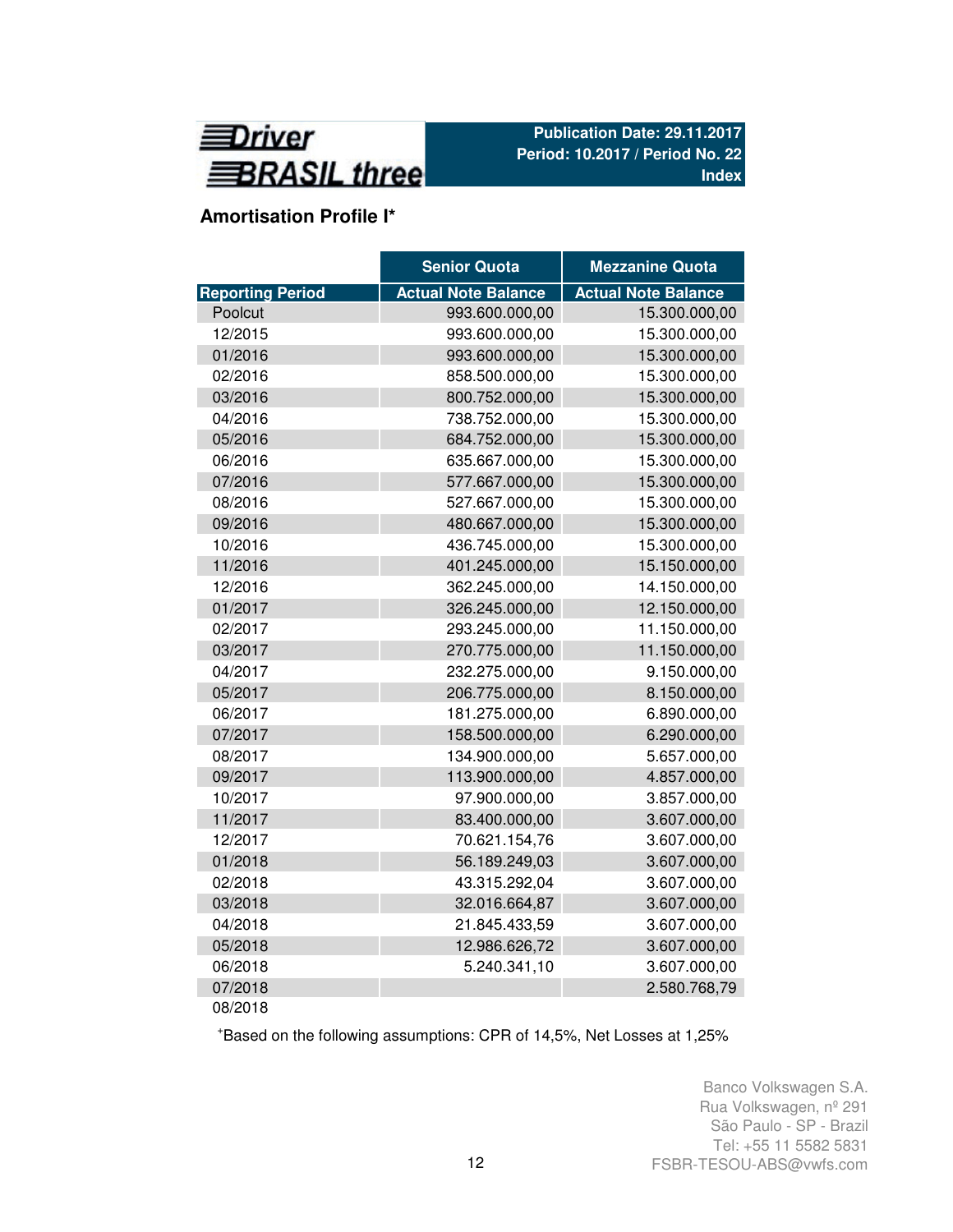

### **Amortisation Profile II**

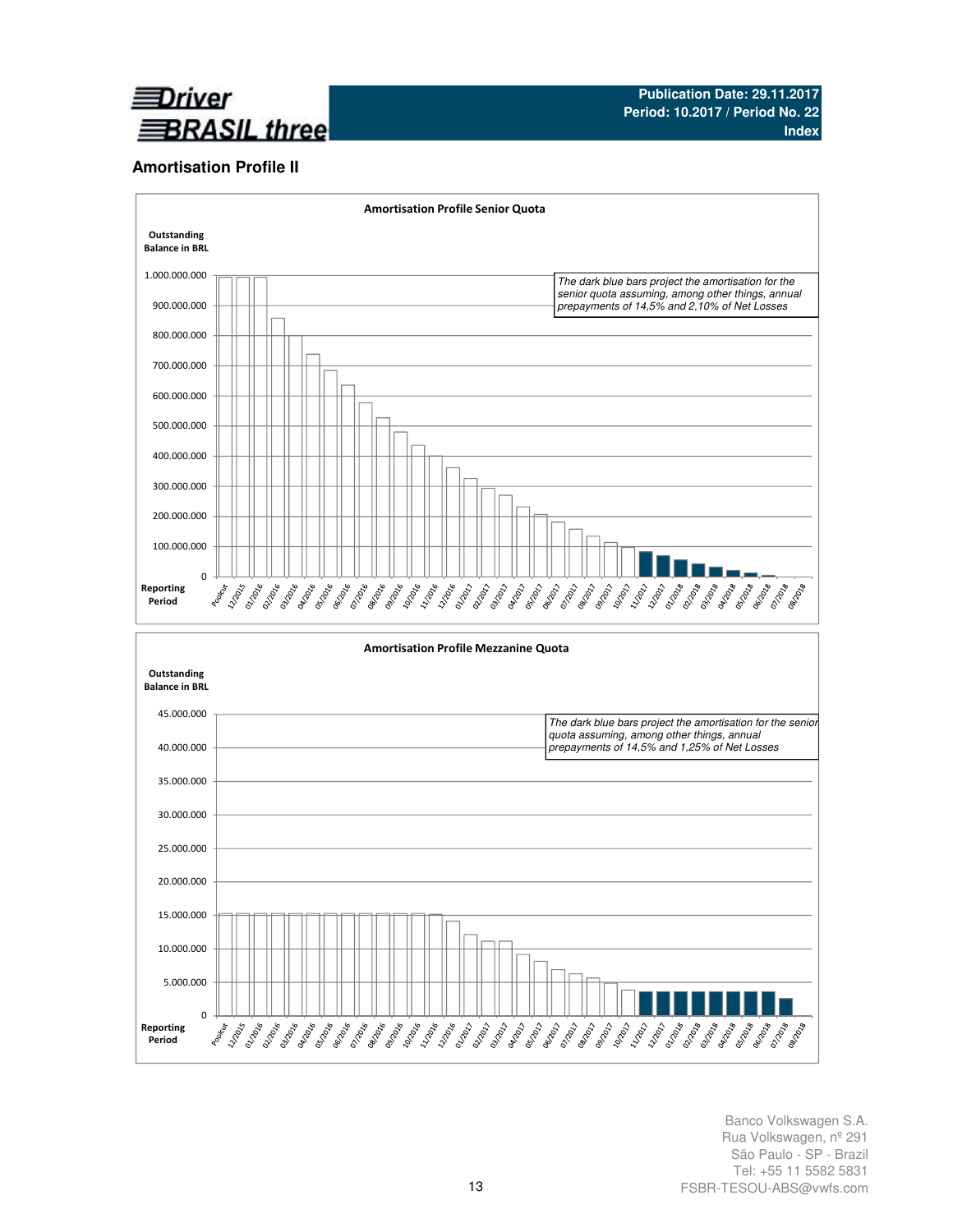

# **Run Out Schedule I**

| <b>Payment Date</b> | <b>Remaining Interest</b> |              |     | <b>Outstanding Discounted</b><br><b>Principal Balance</b> |     |                |  |
|---------------------|---------------------------|--------------|-----|-----------------------------------------------------------|-----|----------------|--|
| arrears             | R\$                       | 505.411,32   | R\$ | 3.727.117,19                                              | R\$ | 4.232.528,51   |  |
| 11/2017             | R\$                       | 1.321.108,01 | R\$ | 12.900.881,81                                             | R\$ | 14.221.989,82  |  |
| 12/2017             | R\$                       | 1.155.757,51 | R\$ | 12.350.778,23                                             | R\$ | 13.506.535,74  |  |
| 01/2018             | R\$                       | 979.739,46   | R\$ | 11.112.826,92                                             | R\$ | 12.092.566,38  |  |
| 02/2018             | R\$                       | 820.778,19   | R\$ | 10.040.897,46                                             | R\$ | 10.861.675,65  |  |
| 03/2018             | R\$                       | 677.093,68   | R\$ | 9.231.897,36                                              | R\$ | 9.908.991,04   |  |
| 04/2018             | R\$                       | 544.876,97   | R\$ | 8.212.824,71                                              | R\$ | 8.757.701,68   |  |
| 05/2018             | R\$                       | 426.976,77   | R\$ | 7.336.117,80                                              | R\$ | 7.763.094,57   |  |
| 06/2018             | R\$                       | 321.702,62   | R\$ | 6.364.578,62                                              | R\$ | 6.686.281,24   |  |
| 07/2018             | R\$                       | 230.282,90   | R\$ | 5.446.510,20                                              | R\$ | 5.676.793,10   |  |
| 08/2018             | R\$                       | 151.986,19   | R\$ | 4.221.201,90                                              | R\$ | 4.373.188,09   |  |
| 09/2018             | R\$                       | 91.361,69    | R\$ | 3.041.860,03                                              | R\$ | 3.133.221,72   |  |
| 10/2018             | R\$                       | 47.703,92    | R\$ | 1.875.306,83                                              | R\$ | 1.923.010,75   |  |
| 11/2018             | R\$                       | 20.734,21    | R\$ | 1.161.925,17                                              | R\$ | 1.182.659,38   |  |
| 12/2018             | R\$                       | 4.130,24     | R\$ | 290.589,36                                                | R\$ | 294.719,60     |  |
| <b>Total</b>        | R\$                       | 7.299.643,68 | R\$ | 97.315.313,59                                             | R\$ | 104.614.957,27 |  |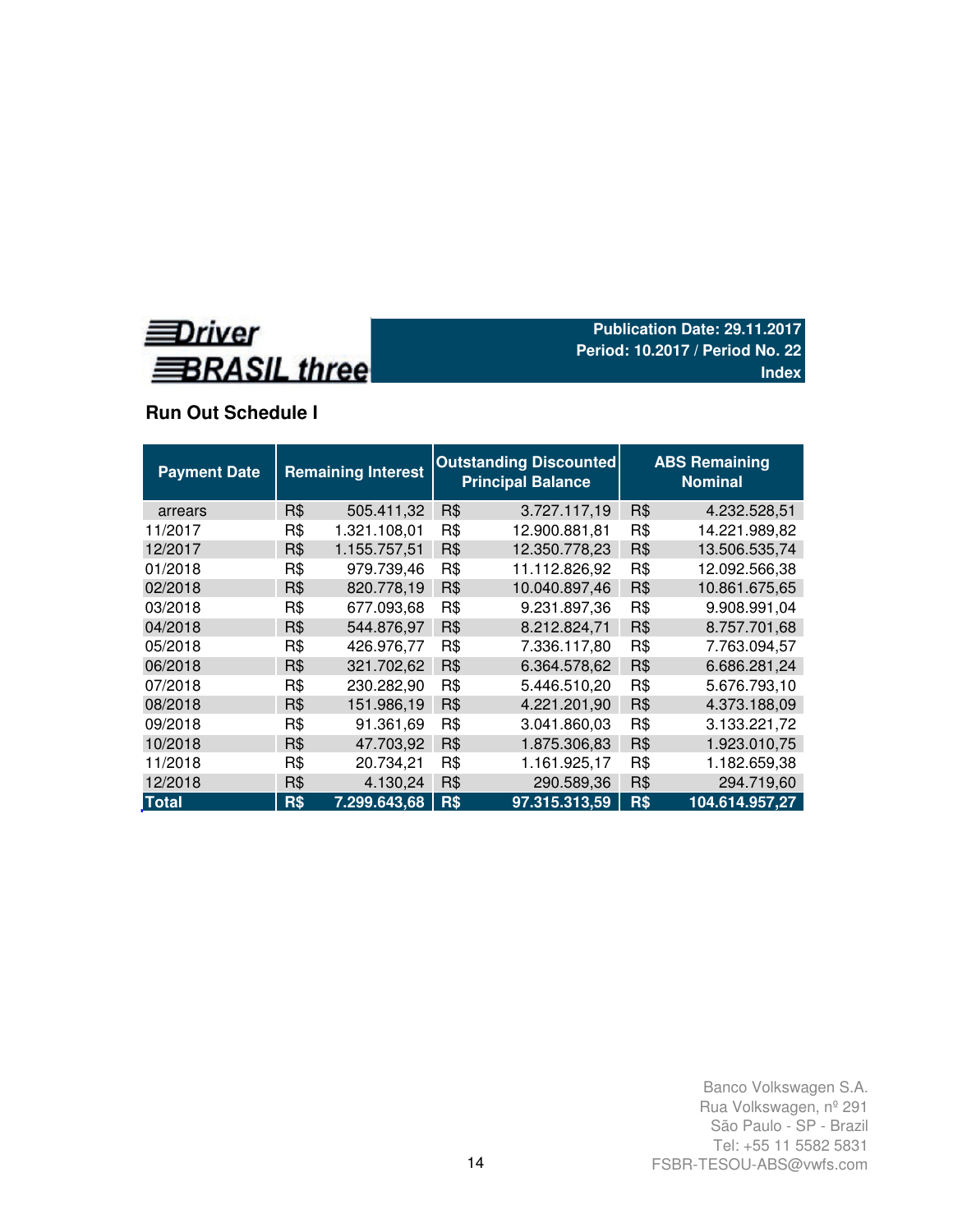

## **Run Out Schedule II**



FSBR-TESOU-ABS@vwfs.com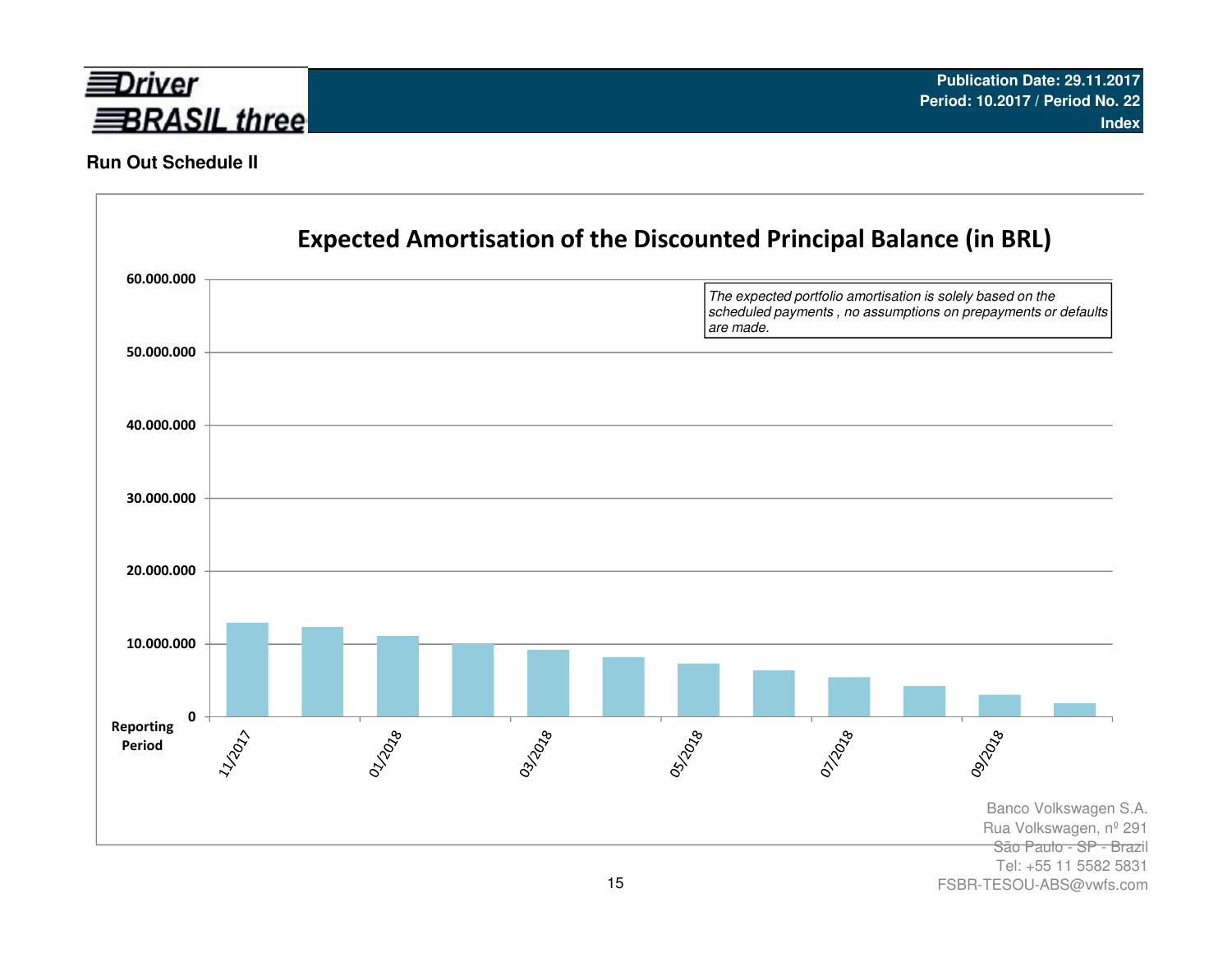## **BRASIL** three

**Publication Date: 29.11.2017 Period: 10.2017 / Period No. 22Index**

#### **Overview Outstanding Contracts**

| <b>Outstanding Discounted</b><br>Number of<br><b>Principal Balance</b><br><b>Contracts</b> | <b>Status</b>              |
|--------------------------------------------------------------------------------------------|----------------------------|
| 116.253.398.38<br>21.866 R\$                                                               | <b>Beginning of Period</b> |
| 97.315.313.59<br>19,508 R\$                                                                | End of Period              |
| $2.358$ R\$<br>18.938.084.79                                                               | <b>Total</b>               |
|                                                                                            |                            |

| Walk b/w BOP and EOP    | <b>Number of</b><br><b>Contracts</b> |
|-------------------------|--------------------------------------|
| <b>Early Settlement</b> | 589                                  |
| Write-Off               | 26                                   |
| End of Term             | 1.738                                |
| Renegotiation           | 5                                    |
| <b>Total</b>            | 2.358                                |

|                                    | <b>Type of Car</b><br><b>Customer Type</b><br><b>Total Portfolio as of Beginning of Period</b> |                                                              |                    |     |                          |                     |        |                                                                                                                                                             |                  |            |                          |                  |     |                          |
|------------------------------------|------------------------------------------------------------------------------------------------|--------------------------------------------------------------|--------------------|-----|--------------------------|---------------------|--------|-------------------------------------------------------------------------------------------------------------------------------------------------------------|------------------|------------|--------------------------|------------------|-----|--------------------------|
|                                    |                                                                                                |                                                              | <b>New Vehicle</b> |     |                          | <b>Used Vehicle</b> |        |                                                                                                                                                             |                  | Retail     | Corporate                |                  |     |                          |
| <b>Contract Status Development</b> | Number of<br><b>Contracts</b>                                                                  | Outstanding Discounted Number of<br><b>Principal Balance</b> | <b>Contracts</b>   |     | <b>Principal Balance</b> | <b>Contracts</b>    |        | Outstanding Discounted  Number of  Outstanding Discounted  Number of  Outstanding Discounted  Number of  Outstanding Discounted<br><b>Principal Balance</b> | <b>Contracts</b> |            | <b>Principal Balance</b> | <b>Contracts</b> |     | <b>Principal Balance</b> |
| Current                            | 16.834 R\$                                                                                     | 85.379.516.36                                                | 14.427 R\$         |     | 74.339.306.56            | 2.407 R\$           |        | 11.040.209.80                                                                                                                                               | 15.930 R\$       |            | 79.054.929.22            | 904 R\$          |     | 6.324.587,14             |
| Early Settlement                   | 18.756 R\$                                                                                     |                                                              | 16.278 R\$         |     |                          | 2.478 R\$           |        |                                                                                                                                                             | 17.175 R\$       |            |                          | 1.581 R\$        |     |                          |
| Delinquent                         | 5.032 R\$                                                                                      | 30.873.882.02                                                | 4.202 R\$          |     | 25.931.246.91            | 830 R\$             |        | 4.942.635.11                                                                                                                                                | 4.622 R\$        |            | 27.764.935.15            | 410 R\$          |     | 3.108.946.87             |
| Write Off                          | 209 R\$                                                                                        |                                                              | 170                |     |                          | 39                  |        |                                                                                                                                                             | 183              |            |                          | 26               |     |                          |
| End of Term                        | 36,372 R\$                                                                                     |                                                              | 33.510 R\$         |     | $\sim$                   | 2.862 R\$           |        | $\sim$                                                                                                                                                      | 31.398 R\$       |            | $\sim$                   | 4.974 R\$        |     | $\sim$                   |
| Renegotiation                      | 232 R\$                                                                                        |                                                              | 205                | R\$ |                          |                     | 27 R\$ |                                                                                                                                                             | 219              | <b>B.S</b> |                          | 13               | R\$ |                          |
| <b>Total</b>                       | 21.866 RS                                                                                      | 116.253.398.38                                               | 18.629 R\$         |     | 100.270.553,47           | 3.237 R\$           |        | 15.982.844.91                                                                                                                                               | 20.552 R\$       |            | 106.819.864.37           | 1.314 R\$        |     | 9.433.534,01             |

|                                    | <b>Total Portfolio as of End of Period</b> |                    |                          |                  |     |                          | <b>Type of Car</b>  |            |                                                                                                                                                                                                                                               | <b>Customer Type</b> |     |                          |                  |     |                          |  |
|------------------------------------|--------------------------------------------|--------------------|--------------------------|------------------|-----|--------------------------|---------------------|------------|-----------------------------------------------------------------------------------------------------------------------------------------------------------------------------------------------------------------------------------------------|----------------------|-----|--------------------------|------------------|-----|--------------------------|--|
|                                    |                                            | <b>New Vehicle</b> |                          |                  |     |                          | <b>Used Vehicle</b> |            | Retail                                                                                                                                                                                                                                        |                      |     | Corporate                |                  |     |                          |  |
| <b>Contract Status Development</b> | <b>Contracts</b>                           |                    | <b>Principal Balance</b> | <b>Contracts</b> |     | <b>Principal Balance</b> | <b>Contracts</b>    |            | Number of  Outstanding Discounted  Number of  Outstanding Discounted  Number of  Outstanding Discounted  Number of  Outstanding Discounted  Number of  Outstanding Discounted  Number of  Outstanding Discounted <br><b>Principal Balance</b> | <b>Contracts</b>     |     | <b>Principal Balance</b> | <b>Contracts</b> |     | <b>Principal Balance</b> |  |
| Current                            | 16,690 R\$                                 |                    | 79.958.183.99            | 14.303 R\$       |     | 69.758.164.66            | 2.387               | <b>R\$</b> | 10.200.019.33                                                                                                                                                                                                                                 | 15.772 R\$           |     | 73.850.391.29            | 918 R\$          |     | 6.107.792.70             |  |
| Early Settlement                   | 19.345 R\$                                 |                    |                          | 16.784 R\$       |     |                          | 2.561 R\$           |            |                                                                                                                                                                                                                                               | 17.729 R\$           |     |                          | 1.616 R\$        |     |                          |  |
| Delinquent                         | 2.818 R\$                                  |                    | 17.357.129.60            | 2.238 R\$        |     | 13.972.521,88            |                     | 580 R\$    | 3.384.607.72                                                                                                                                                                                                                                  | 2.615 R\$            |     | 15.654.466.78            | 203 R\$          |     | 1.702.662,82             |  |
| Write Off                          |                                            | 235 R\$            |                          | 189              |     |                          | 46                  |            |                                                                                                                                                                                                                                               | 209                  |     |                          | 26               |     |                          |  |
| End of Term                        | 38.110 R\$                                 |                    |                          | 35.069 R\$       |     |                          | 3.041               | R\$        | $\overline{\phantom{0}}$                                                                                                                                                                                                                      | 32.979 R\$           |     | $\overline{\phantom{0}}$ | 5.131 R\$        |     |                          |  |
| Renegotiation                      |                                            | 237 R\$            |                          | 209              | R\$ |                          | 28                  | R\$        |                                                                                                                                                                                                                                               | 223                  | R\$ |                          | 14               | R\$ |                          |  |
| <b>Total</b>                       | 19.508 R\$                                 |                    | 97.315.313.59            | 16.541 R\$       |     | 83.730.686.54            | 2.967 R\$           |            | 13.584.627.05                                                                                                                                                                                                                                 | 18.387 R\$           |     | 89.504.858.07            | 1.121 R\$        |     | 7.810.455,52             |  |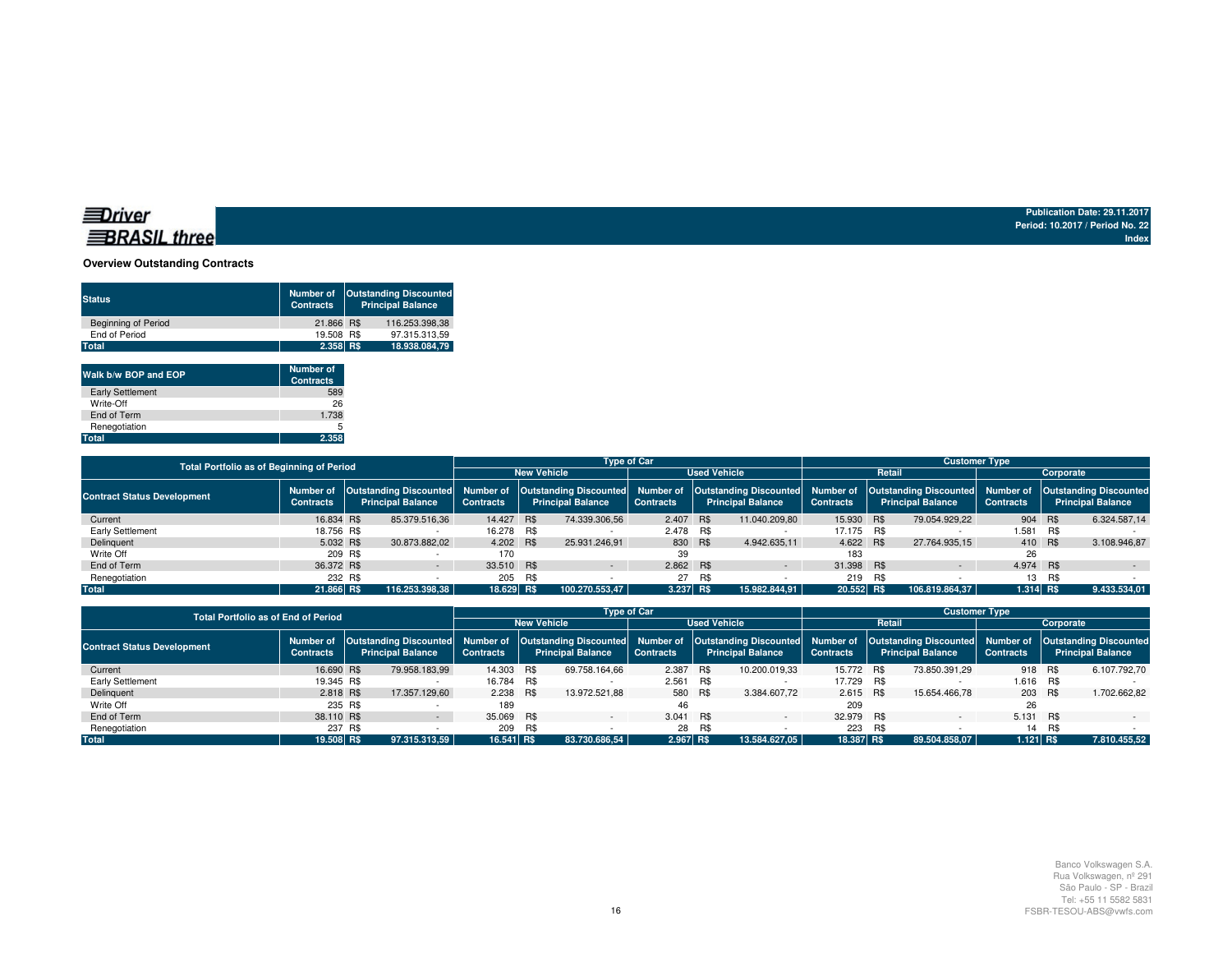| $\equiv$ $\sim$ |  |  |
|-----------------|--|--|
|                 |  |  |

| <b>Delinquent Contracts</b> |                               |                  |            |                                                                    |                                                                |                  |         | Type of Car                                                                |                  |         |                                                           |                               |        | Customer Type                                             |                               |           |                                                    |
|-----------------------------|-------------------------------|------------------|------------|--------------------------------------------------------------------|----------------------------------------------------------------|------------------|---------|----------------------------------------------------------------------------|------------------|---------|-----------------------------------------------------------|-------------------------------|--------|-----------------------------------------------------------|-------------------------------|-----------|----------------------------------------------------|
|                             |                               |                  |            |                                                                    |                                                                |                  |         | <b>New Vehicle</b>                                                         |                  |         | <b>Used Vehicle</b>                                       |                               |        | Retail                                                    |                               | Corporate |                                                    |
| <b>Delinguency Profile</b>  | Number of<br><b>Contracts</b> | <b>Contracts</b> |            | Percentage of   Outstanding Discounted<br><b>Principal Balance</b> | Percentage of<br><b>Discounted</b><br><b>Principal Balance</b> | <b>Contracts</b> |         | Number of   Outstanding Discounted   Number of<br><b>Principal Balance</b> | <b>Contracts</b> |         | <b>Outstanding Discounted</b><br><b>Principal Balance</b> | Number of<br><b>Contracts</b> |        | <b>Outstanding Discounted</b><br><b>Principal Balance</b> | Number of<br><b>Contracts</b> |           | Outstanding Discounted<br><b>Principal Balance</b> |
| from $1 - 14$ days          | 2.152                         | 76.37% R\$       |            | 1.532.485.04                                                       | 41.12%                                                         | 1.721 R\$        |         | 1.275.832.28                                                               |                  | 431 R\$ | 256.652.76                                                | 2.010 R\$                     |        | 1.387.145.76                                              |                               | 142 R\$   | 145.339,28                                         |
| from $15 - 30$ days         |                               | $0.00\%$         | R\$        |                                                                    | 0.00%                                                          |                  |         |                                                                            |                  |         |                                                           |                               |        |                                                           |                               |           |                                                    |
| from $31 - 60$ days         | 166                           | 5.89%            | <b>R\$</b> | 229.817.98                                                         | 6,17%                                                          |                  | 121 R\$ | 174.079.09                                                                 |                  | 45 R\$  | 55.738.89                                                 | 154 R\$                       |        | 210.893.64                                                |                               | 12 R\$    | 18.924,34                                          |
| from $61 - 90$ days         | 85                            | $3.02\%$         | R\$        | 167.994.17                                                         | 4,51%                                                          |                  | 70 R\$  | 145.548.00                                                                 |                  | 15 R\$  | 22.446.17                                                 |                               | 76 R\$ | 137.820.16                                                |                               | 9 R\$     | 30.174.01                                          |
| from 91 - 120 days          | 62                            | 2.20% R\$        |            | 154.835.50                                                         | 4,15%                                                          |                  | 49 R\$  | 122.680.96                                                                 |                  | 13 R\$  | 32.154.54                                                 |                               | 55 R\$ | 134.400.54                                                |                               | 7 R\$     | 20.434,96                                          |
| from 121 - 150 days         | 51                            | 1.81% R\$        |            | 134.584.47                                                         | 3,61%                                                          |                  | 39 R\$  | 101.592.03                                                                 |                  | 12 R\$  | 32.992.44                                                 |                               | 47 R\$ | 126.121.67                                                |                               | 4 R\$     | 8.462,80                                           |
| from 151 - 180 days         | 47                            | 1.67% R\$        |            | 193.328.09                                                         | 5.19%                                                          |                  | 33 R\$  | 161.819.86                                                                 |                  | 14 R\$  | 31.508.23                                                 |                               | 43 R\$ | 162.702.29                                                |                               | 4 R\$     | 30.625.80                                          |
| from 181 - 360 days         | 227                           | 8.06% R\$        |            | 1.225.992.93                                                       | 32,89%                                                         |                  | 181 R\$ | 972.469.51                                                                 |                  | 46 R\$  | 253.523,42                                                | 206 R\$                       |        | 1.079.968.88                                              |                               | 21 R\$    | 146.024,05                                         |
| from 361 - 720 days         | 28                            | 0.99% R\$        |            | 88.079.01                                                          | 2,36%                                                          |                  | 24 R\$  | 73.544.14                                                                  |                  | 4 R\$   | 14.534.87                                                 |                               | 24 R\$ | 61.287.41                                                 |                               | 4 R\$     | 26.791,60                                          |
| Total                       | 2.818                         | 100.00% R\$      |            | 3.727.117.19                                                       | 100,00%                                                        | 2.238 R\$        |         | 3.027.565.87                                                               |                  | 580 R\$ | 699.551,32                                                | $2.615$ RS                    |        | 13.300.340.35                                             |                               | $203$ R\$ | 426.776,84                                         |



**Index**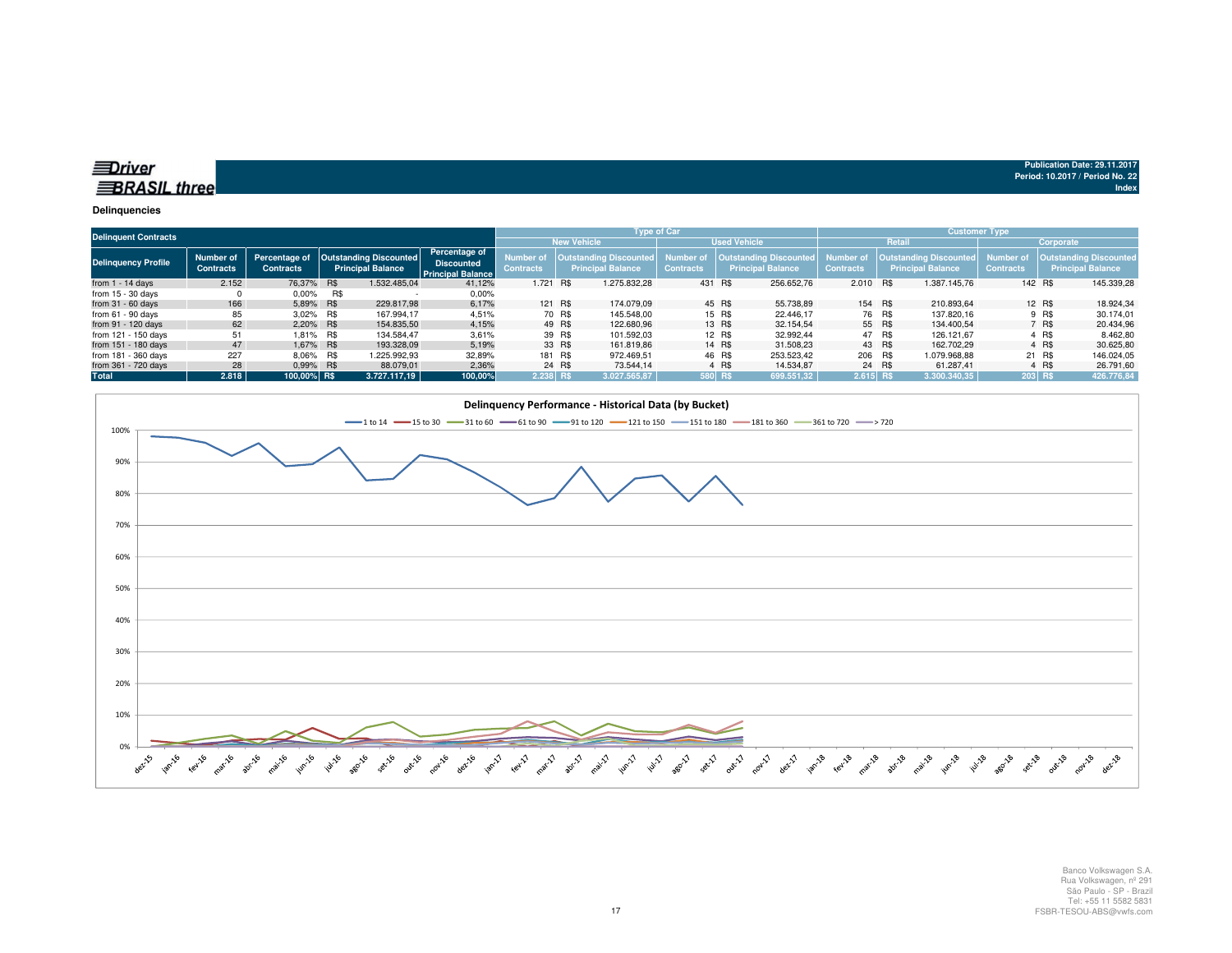

# **Recoveries**

| <b>Relevant Pool-Cut Data</b>      |                  |
|------------------------------------|------------------|
| Number of Contracts                | 59.260           |
| <b>Outstanding Nominal Balance</b> | 1.257.875.331.98 |

| $(+)$<br>Outstanding<br>Nominal Balance at<br>Day of Write Off | $(-)$<br><b>Prior</b><br>Transactions/<br><b>Negotiations</b> | $(-)$<br><b>Recoveries</b> | $(-)$ | $(=)$<br>Discounts for   Current Outstanding<br>  for Current Period   Current Period   Nominal Balance |
|----------------------------------------------------------------|---------------------------------------------------------------|----------------------------|-------|---------------------------------------------------------------------------------------------------------|
| $R\$<br>3.190.297,98                                           | $(130.609, 53)$ R\$<br>R\$                                    | $(106.368, 87)$ R\$        |       | R\$<br>2.953.319,58                                                                                     |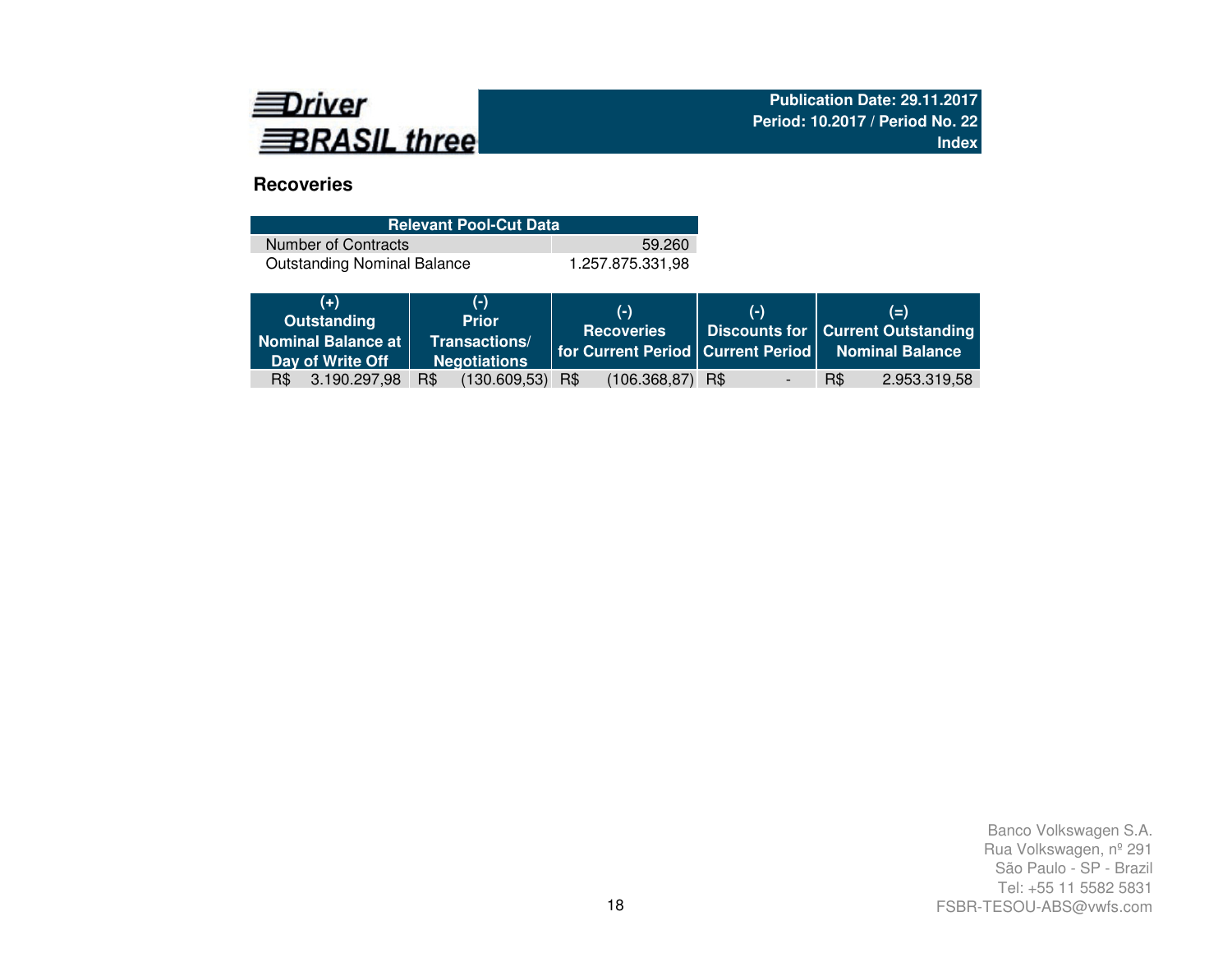**Pool Data I**

|                                                         |                               | Total Porfolio   |  |                                                                  |                                                                   |            | <b>Tvpe of Car</b> |                          |                  |        |                                                                                                       |                  |         | <b>Customer Type</b>                                             |                               |                                                           |  |  |  |
|---------------------------------------------------------|-------------------------------|------------------|--|------------------------------------------------------------------|-------------------------------------------------------------------|------------|--------------------|--------------------------|------------------|--------|-------------------------------------------------------------------------------------------------------|------------------|---------|------------------------------------------------------------------|-------------------------------|-----------------------------------------------------------|--|--|--|
|                                                         |                               |                  |  |                                                                  |                                                                   |            |                    | <b>New Vehicle</b>       |                  |        | <b>Used Vehicle</b>                                                                                   |                  | Retail  |                                                                  |                               | Corporate                                                 |  |  |  |
| <b>Distribution by</b><br><b>Contract Concentration</b> | Number of<br><b>Contracts</b> | <b>Contracts</b> |  | Percentage of Outstanding Discounted<br><b>Principal Balance</b> | Percentage of<br><b>Discounted</b><br>Principal<br><b>Balance</b> | Contracts  |                    | <b>Principal Balance</b> | <b>Contracts</b> |        | Number of   Outstanding Discounted   Number of   Outstanding Discounted  <br><b>Principal Balance</b> | <b>Contracts</b> |         | Number of   Outstanding Discounted  <br><b>Principal Balance</b> | Number of<br><b>Contracts</b> | <b>Outstanding Discounted</b><br><b>Principal Balance</b> |  |  |  |
|                                                         | 18.762                        | 96.18% R\$       |  | 92.791.724.61                                                    | 95.35%                                                            | 15.841 R\$ |                    | 79.472.782,29            | 2.921 R\$        |        | 13.318.942,32                                                                                         | 17.969 R\$       |         | 87.125.662.01                                                    | 793                           | 5.666.063                                                 |  |  |  |
| $2 - 3$                                                 | 672                           | 3.44% R\$        |  | 4.019.894.25                                                     | 4,13%                                                             | 626 R\$    |                    | 3.754.209,52             |                  | 46 R\$ | 265.684,73                                                                                            | 418 R\$          |         | 2.379.196.06                                                     | 254                           | 1.640.698                                                 |  |  |  |
| $4 - 5$                                                 | 41                            | $0.21\%$ R\$     |  | 277.634,56                                                       | 0,29%                                                             |            | 41 R\$             | 277.634.56               |                  | 0 R\$  | $\sim$                                                                                                |                  | 0 R\$   |                                                                  | 41                            | 277.635                                                   |  |  |  |
| $6 - 10$                                                | 25                            | $0.13\%$ R\$     |  | 177.537.10                                                       | 0,18%                                                             |            | 25 R\$             | 177.537.10               |                  | 0 R\$  |                                                                                                       |                  | $0$ R\$ |                                                                  |                               | 177.537                                                   |  |  |  |
| >10                                                     |                               | $0.04\%$ R\$     |  | 48.523.07                                                        | 0,05%                                                             |            | 8 R\$              | 48.523.07                |                  | 0 R\$  |                                                                                                       |                  | $0$ R\$ |                                                                  |                               | 48.523                                                    |  |  |  |
| <b>Total</b>                                            | 19.508                        | 100.00% R\$      |  | 97.315.313.59                                                    | 100,00%                                                           | 16.541 R\$ |                    | 83.730.686.54            | 2.967 RS         |        | 13.584.627.05                                                                                         | 18.387 R\$       |         | 89.504.858.07                                                    | $1.121$ RS                    | 7.810.455,52                                              |  |  |  |

|                                             | <b>Total Porfolio</b>     |                  |                                                                  |                                                                   | Type of Car                          |            |                                                           | <b>Customer Type</b>                 |         |                                                           |                                      |          |                                                           |                                      |         |                                                           |
|---------------------------------------------|---------------------------|------------------|------------------------------------------------------------------|-------------------------------------------------------------------|--------------------------------------|------------|-----------------------------------------------------------|--------------------------------------|---------|-----------------------------------------------------------|--------------------------------------|----------|-----------------------------------------------------------|--------------------------------------|---------|-----------------------------------------------------------|
|                                             |                           |                  |                                                                  |                                                                   |                                      |            | <b>New Vehicle</b>                                        |                                      |         | <b>Used Vehicle</b>                                       |                                      |          | Retail                                                    | Corporate                            |         |                                                           |
| <b>Distribution by largest</b><br>customers | Contract<br>Concentration | <b>Contracts</b> | Percentage of Outstanding Discounted<br><b>Principal Balance</b> | Percentage of<br><b>Discounted</b><br>Principal<br><b>Balance</b> | <b>Number</b> of<br><b>Contracts</b> |            | <b>Outstanding Discounted</b><br><b>Principal Balance</b> | <b>Number of</b><br><b>Contracts</b> |         | <b>Outstanding Discounted</b><br><b>Principal Balance</b> | <b>Number of</b><br><b>Contracts</b> |          | <b>Outstanding Discounted</b><br><b>Principal Balance</b> | <b>Number of</b><br><b>Contracts</b> |         | <b>Outstanding Discounted</b><br><b>Principal Balance</b> |
|                                             |                           | 0.01% R\$        | 47.614,86                                                        | 0,05%                                                             |                                      | 0 R\$      | $\sim$                                                    |                                      | R\$     | 47.614,86                                                 |                                      | R\$      | 47.614.86                                                 |                                      | 0 R\$   |                                                           |
|                                             |                           | 0.01% R\$        | 38.008,92                                                        | 0,04%                                                             |                                      | R\$        | 38.008,92                                                 |                                      | 0 R\$   |                                                           |                                      | R\$      | 38.008,92                                                 |                                      | $0$ R\$ |                                                           |
|                                             |                           | 0.01% R\$        | 36.702,82                                                        | 0,04%                                                             |                                      | <b>R\$</b> | 36.702,82                                                 |                                      | 0 R\$   | $\sim$                                                    |                                      | 0 R\$    | $\sim$                                                    |                                      | 1 R\$   | 36.702,82                                                 |
|                                             |                           | 0.01% R\$        | 36.047,52                                                        | 0,04%                                                             |                                      | 2 R\$      | 36.047,52                                                 |                                      | 0 R\$   | ٠                                                         |                                      | 0 R\$    |                                                           |                                      | 2 R\$   | 36.047,52                                                 |
| 5                                           |                           | 0.01% R\$        | 35.281,70                                                        | 0,04%                                                             |                                      | <b>R\$</b> | 35.281,70                                                 |                                      | 0 R\$   | $\sim$                                                    |                                      | $0$ R\$  | $\sim$                                                    |                                      | 1 R\$   | 35.281,70                                                 |
|                                             |                           | 0.01% R\$        | 33.380,73                                                        | 0,03%                                                             |                                      | R\$        | 33.380,73                                                 |                                      | 0 R\$   |                                                           |                                      | $0$ R\$  |                                                           |                                      | 1 R\$   | 33.380,73                                                 |
|                                             |                           | 0.01% R\$        | 32.624,60                                                        | 0,03%                                                             |                                      | <b>R\$</b> | 32.624,60                                                 |                                      | 0 R\$   | $\sim$                                                    |                                      | R\$      | 32.624,60                                                 |                                      | $0$ R\$ |                                                           |
|                                             |                           | 0.01% R\$        | 30.954,43                                                        | 0,03%                                                             |                                      | R\$        | 30.954,43                                                 |                                      | 0 R\$   | ٠                                                         |                                      | R\$      | 30.954,43                                                 |                                      | $0$ R\$ |                                                           |
| 9                                           |                           | 0.01% R\$        | 30.808,27                                                        | 0,03%                                                             |                                      | <b>R\$</b> | 30.808,27                                                 |                                      | 0 R\$   | $\sim$                                                    |                                      | R\$      | 30.808,27                                                 |                                      | $0$ R\$ | $\sim$                                                    |
| 10                                          |                           | 0.01% R\$        | 29.233,87                                                        | 0,03%                                                             |                                      | R\$        | 29.233,87                                                 |                                      | 0 R\$   |                                                           |                                      | R\$      | 29.233,87                                                 |                                      | $0$ R\$ |                                                           |
| 11                                          |                           | 0.01% R\$        | 29.188,36                                                        | 0,03%                                                             |                                      | <b>R\$</b> | 29.188,36                                                 |                                      | 0 R\$   | $\sim$                                                    |                                      | R\$      | 29.188,36                                                 |                                      | $0$ R\$ |                                                           |
| 12                                          |                           | 0.01% R\$        | 29.176,61                                                        | 0.03%                                                             |                                      | R\$        | 29.176,61                                                 |                                      | 0 R\$   | $\overline{\phantom{a}}$                                  |                                      | 0 R\$    |                                                           |                                      | 1 R\$   | 29.176,61                                                 |
| 13                                          |                           | 0.01% R\$        | 28.983,87                                                        | 0,03%                                                             |                                      | <b>R\$</b> | 28.983,87                                                 |                                      | 0 R\$   | $\sim$                                                    |                                      | 0 R\$    | $\sim$                                                    |                                      | 1 R\$   | 28.983,87                                                 |
| 14                                          |                           | 0.01% R\$        | 28.296,33                                                        | 0,03%                                                             |                                      | <b>R\$</b> | 28.296,33                                                 |                                      | $0$ R\$ |                                                           |                                      | R\$      | 28.296,33                                                 |                                      | $0$ R\$ |                                                           |
| 15                                          |                           | 0.01% R\$        | 28.111,87                                                        | 0,03%                                                             |                                      | <b>R\$</b> | 28.111,87                                                 |                                      | 0 R\$   | $\sim$                                                    |                                      | 0 R\$    | $\sim$                                                    |                                      | 1 R\$   | 28.111,87                                                 |
| 16                                          |                           | 0.01% R\$        | 28.089,01                                                        | 0.03%                                                             |                                      | 0 R\$      |                                                           |                                      | R\$     | 28.089,01                                                 |                                      | R\$      | 28.089,01                                                 |                                      | $0$ R\$ |                                                           |
| 17                                          |                           | $0.01\%$ R\$     | 27.944,97                                                        | 0,03%                                                             |                                      | <b>R\$</b> | 27.944,97                                                 |                                      | 0 R\$   | $\sim$                                                    |                                      | R\$      | 27.944,97                                                 |                                      | $0$ R\$ |                                                           |
| 18                                          |                           | 0.01% R\$        | 27.898,35                                                        | 0,03%                                                             |                                      | 1 R\$      | 27.898,35                                                 |                                      | 0 R\$   | ٠                                                         |                                      | R\$      | 27.898,35                                                 |                                      | $0$ R\$ |                                                           |
| 19                                          |                           | $0.01\%$ R\$     | 27.834,20                                                        | 0,03%                                                             |                                      | R\$        | 27.834,20                                                 |                                      | 0 R\$   | $\sim$                                                    |                                      | 0 R\$    | $\sim$                                                    |                                      | 1 R\$   | 27.834,20                                                 |
| 20                                          |                           | 0.01% R\$        | 27.729,10                                                        | 0.03%                                                             |                                      | 2 R\$      | 27.729,10                                                 |                                      | $0$ R\$ |                                                           |                                      | 0 R\$    |                                                           |                                      | 2 R\$   | 27.729,10                                                 |
| <b>Total 1 - 20</b>                         | 22                        | 0,11% R\$        | 633.910,39                                                       | 0,65%                                                             |                                      | 20 R\$     | 558.206,52                                                |                                      | $2$ R\$ | 75.703,87                                                 |                                      | $11$ R\$ | 350.661,97                                                |                                      | $11$ RS | 283.248,42                                                |

**Total 19.508 100,00% R\$ 97.315.313,59 100,00%**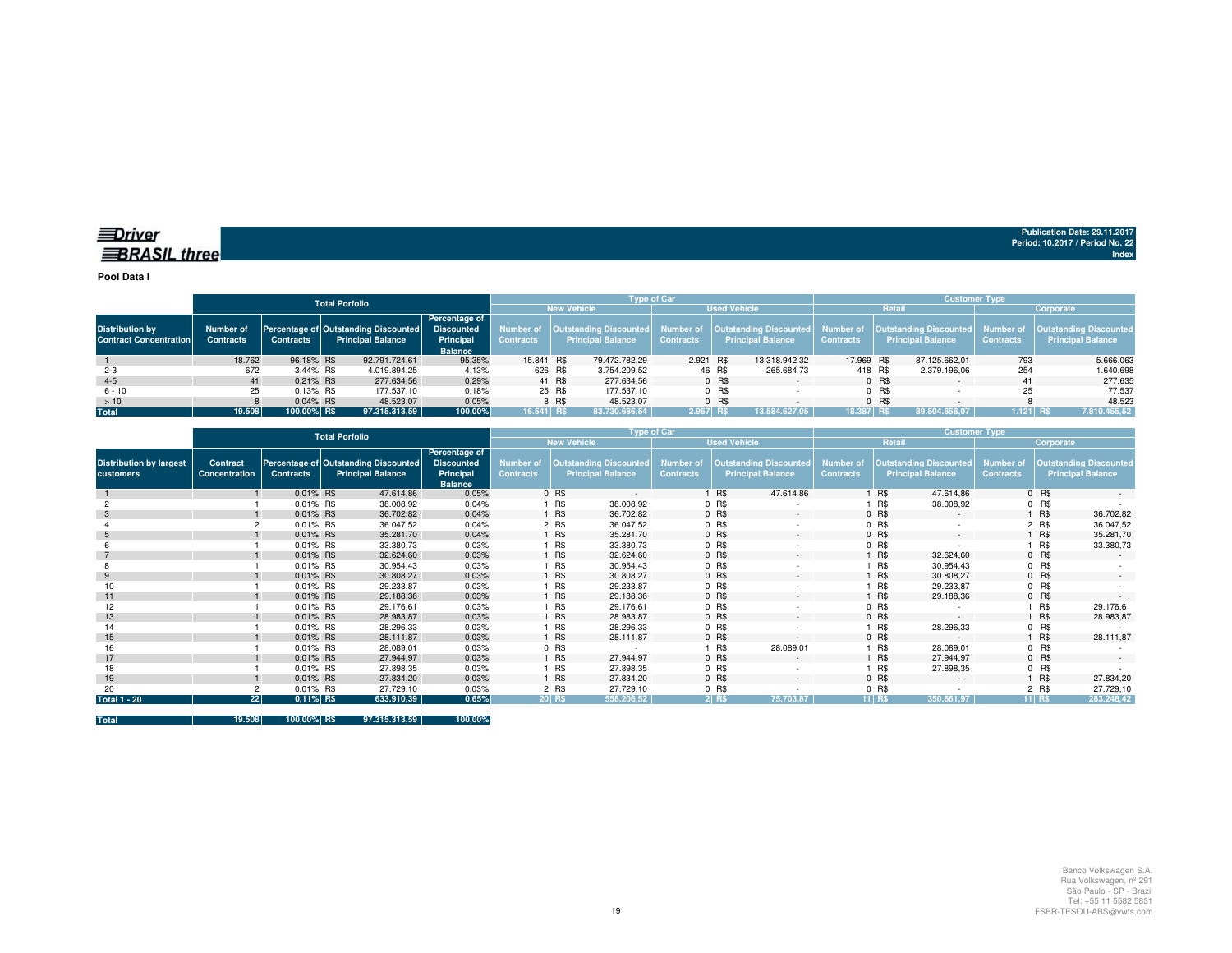#### **Pool Data II**

|                                                                                    | <b>Total Porfolio</b>         |                  |                                                                 |                                                                          |                                      |                                                           | <b>Type of Car</b> |                               |                     |                                         | <b>Customer Type</b> |        |                                                    |                               |        |                                                           |  |
|------------------------------------------------------------------------------------|-------------------------------|------------------|-----------------------------------------------------------------|--------------------------------------------------------------------------|--------------------------------------|-----------------------------------------------------------|--------------------|-------------------------------|---------------------|-----------------------------------------|----------------------|--------|----------------------------------------------------|-------------------------------|--------|-----------------------------------------------------------|--|
|                                                                                    |                               |                  |                                                                 |                                                                          |                                      | <b>New Vehicle</b>                                        |                    |                               | <b>Used Vehicle</b> |                                         |                      | Retail |                                                    | Corporate                     |        |                                                           |  |
| <b>Distribution by</b><br><b>Outstanding Disounted</b><br><b>Principal Balance</b> | Number of<br><b>Contracts</b> | <b>Contracts</b> | Percentage of Oustanding Discounted<br><b>Principal Balance</b> | Percentage of<br><b>Discounted</b><br><b>Principal</b><br><b>Balance</b> | <b>Number of</b><br><b>Contracts</b> | <b>Dutstanding Discounted</b><br><b>Principal Balance</b> |                    | Number of<br><b>Contracts</b> | Principal Balance   | <b>Outstanding Discounted</b> Number of | <b>Contracts</b>     |        | <b>Outstanding Discounted</b><br>Principal Balance | Number of<br><b>Contracts</b> |        | <b>Outstanding Discounted</b><br><b>Principal Balance</b> |  |
| $\leq$ = 5000.00                                                                   | 11.288                        | 57.86% R\$       | 29.058.740.72                                                   | 29.86%                                                                   | 9.417 R\$                            |                                                           | 24.035.026.02      | 1.871 R\$                     |                     | 5.023.714.70                            | 10.830 R\$           |        | 27.869.643.24                                      | 458 R\$                       |        | 1.189.097.48                                              |  |
| 5000.01 < 10000.00                                                                 | 6.593                         | 33.80% R\$       | 46.139.427.69                                                   | 47.41%                                                                   | 5.658 R\$                            |                                                           | 39.764.290.84      | 935 R\$                       |                     | 6.375.136.85                            | 6.179 R\$            |        | 43.109.825.82                                      | 414                           | R\$    | 3.029.601.87                                              |  |
| 10000.01 < 15000.00                                                                | 1.254                         | 6.43% R\$        | 14.904.134.43                                                   | 15,32%                                                                   | 1.129 R\$                            |                                                           | 13.418.953.78      | 125 R\$                       |                     | 1.485.180.65                            | 1.076 R\$            |        | 12.748.358.32                                      | 178 R\$                       |        | 2.155.776,11                                              |  |
| 15000.01 < 20000.00                                                                | 257                           | 1.32% R\$        | 4.372.838.27                                                    | 4.49%                                                                    | 232 R\$                              |                                                           | 3.952.202.80       |                               | 25 R\$              | 420.635.47                              | 214 R\$              |        | 3.633.538.97                                       | 43 R\$                        |        | 739.299,30                                                |  |
| 20000.01 < 25000.00                                                                | 78                            | $0.40\%$ R\$     | 1.738.518.47                                                    | 1.79%                                                                    |                                      | 70 R\$                                                    | 1.561.849.71       |                               | 8 R\$               | 176.668.76                              |                      | 60 R\$ | 1.340.885.21                                       |                               | 18 R\$ | 397.633.26                                                |  |
| 25000.01 < 30000.00                                                                | 30                            | $0.15\%$ R\$     | 816,277.68                                                      | 0.84%                                                                    |                                      | 28 R\$                                                    | 760.601.92         |                               | 2 R\$               | 55.675.76                               | 23 R\$               |        | 622.595.43                                         |                               | 7 RS   | 193.682.25                                                |  |
| 30000.01 < 40000.00                                                                |                               | $0.04\%$ R\$     | 237.761.47                                                      | 0.24%                                                                    |                                      | 7 R\$                                                     | 237.761.47         |                               | 0 R\$               |                                         |                      | 4 R\$  | 132.396.22                                         |                               | 3 R\$  | 105.365,25                                                |  |
| 40000.01 < 50000.00                                                                |                               | 0.01% R\$        | 47.614.86                                                       | 0.05%                                                                    |                                      | $0$ R\$                                                   |                    |                               | R\$                 | 47.614.86                               |                      | R\$    | 47.614.86                                          |                               | R\$    |                                                           |  |
| 50000.01 < 60000.00                                                                |                               | $0.00\%$ R\$     | $\sim$                                                          | 0,00%                                                                    |                                      |                                                           |                    |                               |                     |                                         |                      |        |                                                    |                               |        |                                                           |  |
| <b>Total</b>                                                                       | 19.508                        | 100,00% R\$      | 97.315.313.59                                                   | 100,00%                                                                  | 16.541 R\$                           |                                                           | 83.730.686.54      | 2.967 RS                      |                     | 13.584.627.05                           | 18.387 R\$           |        | 89.504.858.07                                      | $1.121$ RS                    |        | 7.810.455.52                                              |  |

| <b>Statistics</b>                                |     |           |
|--------------------------------------------------|-----|-----------|
| Minimum Outstanding Discounted Principal Balance | R\$ | 0.01      |
| Maximum Outstanding Discounted Principal Balance | R\$ | 47.614.86 |
| Average Outstanding Discounted Principal Balance | R\$ | 4.988.48  |

|                                                                                  | <b>Total Porfolio</b>         |                  |                                                                 |                                                                   |                                      | <b>Type of Car</b>                                 |                               | <b>Customer Type</b>                                           |                  |                                                           |                               |                                                           |  |
|----------------------------------------------------------------------------------|-------------------------------|------------------|-----------------------------------------------------------------|-------------------------------------------------------------------|--------------------------------------|----------------------------------------------------|-------------------------------|----------------------------------------------------------------|------------------|-----------------------------------------------------------|-------------------------------|-----------------------------------------------------------|--|
|                                                                                  |                               |                  |                                                                 |                                                                   |                                      | <b>New Vehicle</b>                                 |                               | <b>Used Vehicle</b>                                            |                  | Retail                                                    | Corporate                     |                                                           |  |
| <b>Distribution by Original</b><br><b>Discounted Principal</b><br><b>Balance</b> | Number of<br><b>Contracts</b> | <b>Contracts</b> | Percentage of Oustanding Discounted<br><b>Principal Balance</b> | Percentage of<br><b>Discounted</b><br>Principal<br><b>Balance</b> | <b>Number of</b><br><b>Contracts</b> | Outstanding Discounted<br><b>Principal Balance</b> | Number of<br><b>Contracts</b> | Outstanding Discounted   Number of<br><b>Principal Balance</b> | <b>Contracts</b> | <b>Outstanding Discounted</b><br><b>Principal Balance</b> | Number of<br><b>Contracts</b> | <b>Outstanding Discounted</b><br><b>Principal Balance</b> |  |
| $\leq$ 5000.00                                                                   |                               | $0.04\%$ R\$     | 6.404.86                                                        | 0.01%                                                             |                                      | 3 R\$<br>2.667.37                                  |                               | 3.737.49<br>4 R\$                                              |                  | R\$<br>6.404.86                                           |                               | $0$ R\$                                                   |  |
| 5000.01 < 10000.00                                                               | 348                           | .78% R\$         | 641.400,58                                                      | 0,66%                                                             | 169 R\$                              | 284.665.76                                         | 179 R\$                       | 356.734,82                                                     | 347 R\$          | 638.834.52                                                |                               | R\$<br>2.566,06                                           |  |
| 10000.01 < 15000.00                                                              | 1.739                         | 8.91% R\$        | 4.608.065.02                                                    | 4.74%                                                             | 1.054 R\$                            | 2.622.165.40                                       | 685 R\$                       | 1.985.899.62                                                   | 1.709 R\$        | 4.528.033.49                                              |                               | 30 R\$<br>80.031.53                                       |  |
| 15000.01 < 20000.00                                                              | 4.542                         | 23.28% R\$       | 15.740.922.95                                                   | 16,18%                                                            | 3.564 R\$                            | 11.827.392.38                                      | 978 R\$                       | 3.913.530.57                                                   | 4.410 R\$        | 15.301.236.98                                             | 132 R\$                       | 439.685.97                                                |  |
| 20000.01 < 25000.00                                                              | 5.176                         | 26.53% R\$       | 22.298.271.79                                                   | 22.91%                                                            | 4.524 R\$                            | 19.033.477.23                                      | 652 R\$                       | 3.264.794.56                                                   | 4.955 R\$        | 21.258.690.73                                             | 221 R\$                       | 1.039.581.06                                              |  |
| 25000.01 < 30000.00                                                              | 3.714                         | 19.04% R\$       | 20.284.946.87                                                   | 20.84%                                                            | 3.463 R\$                            | 18.557.314.26                                      | 251 R\$                       | 1.727.632.61                                                   | 3.491 R\$        | 18.906.065.85                                             | 223 R\$                       | 1.378.881.02                                              |  |
| 30000.01 < 40000.00                                                              | 2.872                         | 14.72% R\$       | 20.342.534.34                                                   | 20,90%                                                            | 2.729 R\$                            | 19.074.464.83                                      | 143 R\$                       | 1.268.069.51                                                   | 2.555 R\$        | 17.947.054.84                                             | 317 R\$                       | 2.395.479,50                                              |  |
| 40000.01 < 50000.00                                                              | 669                           | 3.43% R\$        | 6.936.364.99                                                    | 7,13%                                                             | 627 R\$                              | 6.373.041.86                                       |                               | 42 R\$<br>563.323.13                                           |                  | 580 R\$<br>6.049.993.35                                   |                               | 89 R\$<br>886.371,64                                      |  |
| 50000.01 < 60000.00                                                              | 196                           | 1.00% R\$        | 2.524.851.60                                                    | 2,59%                                                             | 182 R\$                              | 2.354.598.06                                       |                               | 14 R\$<br>170.253.54                                           |                  | 157 R\$<br>2.030.945.57                                   |                               | 39 R\$<br>493.906,03                                      |  |
| 60000.01 < 70000.00                                                              | 107                           | 0.55% R\$        | 1.529.854.27                                                    | 1.57%                                                             |                                      | 98 R\$<br>1.399.708.66                             |                               | 9 R\$<br>130.145.61                                            |                  | 79 R\$<br>1.163.985.46                                    |                               | 28 R\$<br>365.868.81                                      |  |
| 70000.01 < 80000.00                                                              | 68                            | 0.35% R\$        | 1.169.036.34                                                    | 1.20%                                                             |                                      | 63 R\$<br>1.088.705.45                             |                               | 5 R\$<br>80.330.89                                             |                  | 48 R\$<br>793.068.35                                      |                               | 375.967.99<br>20 R\$                                      |  |
| >80000,00                                                                        | 70                            | 0.36% R\$        | 1.232.659.98                                                    | 1.27%                                                             |                                      | 65 R\$<br>1.112.485.28                             |                               | 5 R\$<br>120.174.70                                            |                  | 49 R\$<br>880.544.07                                      |                               | 21 R\$<br>352.115.91                                      |  |
| <b>Total</b>                                                                     | 19.508                        | 100.00% R\$      | 97.315.313.59                                                   | 100,00%                                                           | 16.541 R\$                           | 83.730.686.54                                      | 2.967 R\$                     | 13.584.627.05                                                  | 18.387 R\$       | 89.504.858.07                                             | $1.121$ RS                    | 7.810.455,52                                              |  |

| <b>Statistics</b>                |     |            |
|----------------------------------|-----|------------|
| Minimum Original Nominal Balance | R\$ | 2.652.60   |
| Maximum Original Nominal Balance | R\$ | 329.161.20 |
| Average Original Nominal Balance | R\$ | 32.411.56  |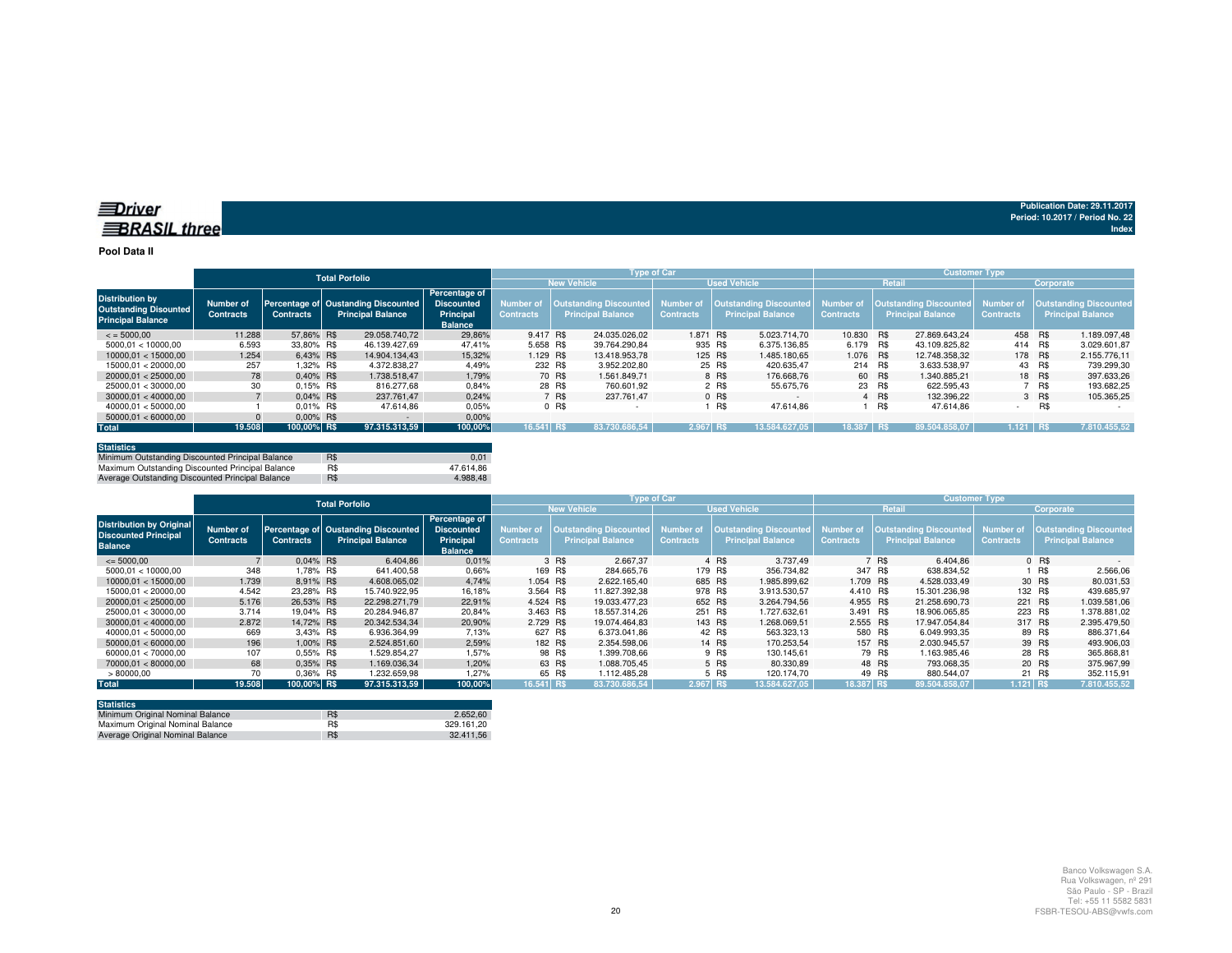| ≡Driver             |  |
|---------------------|--|
| <b>BRASIL three</b> |  |

#### **Pool Data III**

|                                 |                  |                  | <b>Total Porfolio</b>    |                                                |                  |                                    | <b>Type of Car</b> |                                                                                                    | <b>Customer Type</b> |                          |                  |                          |  |  |
|---------------------------------|------------------|------------------|--------------------------|------------------------------------------------|------------------|------------------------------------|--------------------|----------------------------------------------------------------------------------------------------|----------------------|--------------------------|------------------|--------------------------|--|--|
|                                 |                  |                  |                          |                                                |                  | <b>New Vehicle</b>                 |                    | <b>Used Vehicle</b>                                                                                |                      | <b>Retail</b>            | Corporate        |                          |  |  |
|                                 |                  |                  |                          | <b>Percentage of</b>                           |                  |                                    |                    |                                                                                                    |                      |                          |                  |                          |  |  |
| <b>Distribution by Original</b> | Number of        |                  |                          | Percentage of Oustanding Discounted Discounted |                  | Number of   Outstanding Discounted |                    | Number of Cutstanding Discounted Number of Cutstanding Discounted Number of Cutstanding Discounted |                      |                          |                  |                          |  |  |
| <b>Term</b>                     | <b>Contracts</b> | <b>Contracts</b> | <b>Principal Balance</b> | Principal                                      | <b>Contracts</b> | <b>Principal Balance</b>           | <b>Contracts</b>   | <b>Principal Balance</b>                                                                           | <b>Contracts</b>     | <b>Principal Balance</b> | <b>Contracts</b> | <b>Principal Balance</b> |  |  |
|                                 |                  |                  |                          | <b>Balance</b>                                 |                  |                                    |                    |                                                                                                    |                      |                          |                  |                          |  |  |
| $01 - 12$                       |                  | $0.00\%$ R\$     |                          | 0,00%                                          |                  |                                    |                    |                                                                                                    |                      |                          |                  |                          |  |  |
| 13 - 24                         | 39               | $0.20\%$ R\$     |                          | 0,13%<br>127.947,58                            |                  | 29 R\$<br>98.916.94                |                    | 10 R\$<br>29.030.64                                                                                | 30                   | 104.532                  |                  | 23.415                   |  |  |
| $25 - 36$                       | 9.233            | 47.33% R\$       | 43.186.155.43            | 44.38%                                         | 7.987 R\$        | 37.373.259,63                      | 1.246 R\$          | 5.812.895.80                                                                                       | 8.445                | 37.672.749               | 788              | 5.513.406                |  |  |
| 37 - 48                         | 6.672            | 34,20% R\$       | 37.288.436,45            | 38,32%                                         | 5.212 R\$        | 30.774.934.30                      | 1.460 R\$          | 6.513.502,15                                                                                       | 6.401                | 35.356.117               | 271              | 1.932.319                |  |  |
| $49 - 60$                       | 3.564            | 18.27% R\$       | 16.712.774.13            | 17.17%                                         | 3.313 R\$        | 15.483.575.67                      |                    | 251 R\$<br>1.229.198.46                                                                            | 3.511                | 16.371.459               | 53               | 341.315                  |  |  |
| <b>Total</b>                    | 19.508           | 100,00% R\$      | 97.315.313.59            | 100,00%                                        | 16.541 R\$       | 83.730.686,54                      | 2.967 R\$          | 13.584.627,05                                                                                      | 18.387 R\$           | 89.504.858,07            | $1.121$ RS       | 7.810.455,52             |  |  |
|                                 |                  |                  |                          |                                                |                  |                                    |                    |                                                                                                    |                      |                          |                  |                          |  |  |

| 44.6 |
|------|
|      |

|                        |                  |                  | <b>Total Porfolio</b>               |                   |                  |                          | <b>Type of Car</b> |                         | <b>Customer Type</b> |                          |                  |                                                                                                                                            |  |  |
|------------------------|------------------|------------------|-------------------------------------|-------------------|------------------|--------------------------|--------------------|-------------------------|----------------------|--------------------------|------------------|--------------------------------------------------------------------------------------------------------------------------------------------|--|--|
|                        |                  |                  |                                     |                   |                  | <b>New Vehicle</b>       |                    | <b>Used Vehicle</b>     |                      | <b>Retail</b>            |                  | Corporate                                                                                                                                  |  |  |
|                        |                  |                  |                                     | Percentage of     |                  |                          |                    |                         |                      |                          |                  |                                                                                                                                            |  |  |
| <b>Distribution by</b> | Number of        |                  | Percentage of Oustanding Discounted | <b>Discounted</b> |                  |                          |                    |                         |                      |                          |                  | Number of  Outstanding Discounted  Number of  Outstanding Discounted  Number of  Outstanding Discounted  Number of  Outstanding Discounted |  |  |
| <b>Remaining Term</b>  | <b>Contracts</b> | <b>Contracts</b> | <b>Principal Balance</b>            | Principal         | <b>Contracts</b> | <b>Principal Balance</b> | <b>Contracts</b>   | Principal Balance       | <b>Contracts</b>     | <b>Principal Balance</b> | <b>Contracts</b> | <b>Principal Balance</b>                                                                                                                   |  |  |
|                        |                  |                  |                                     | <b>Balance</b>    |                  |                          |                    |                         |                      |                          |                  |                                                                                                                                            |  |  |
| $01 - 12$              | 17.555           | 89.99% R\$       | 79.446.619.49                       | 81,64%            | 14,880 R\$       | 68.266.442.69            | 2.675 R\$          | 11.180.176.80           | 16.511 R\$           | 72.586.817.88            |                  | 6.859.801,61<br>1.044 R\$                                                                                                                  |  |  |
| $13 - 24$              | 1.951            | 10.00% R\$       | 17.828.550,97                       | 18,32%            | 1.659 R\$        | 15.424.100.72            |                    | 292 R\$<br>2.404.450.25 | 1.875 R\$            | 16.899.208,58            |                  | 76 R\$<br>929.342,39                                                                                                                       |  |  |
| $25 - 36$              |                  | $0.01\%$ R\$     | 40.143.13                           | 0,04%             |                  | 2 R\$<br>40.143.13       |                    | 0 R\$<br>$\sim$         |                      | R\$<br>18.831.61         |                  | 21.311.52<br>I R\$                                                                                                                         |  |  |
| $37 - 48$              |                  | $0.00\%$ R\$     |                                     | $0.00\%$          |                  |                          |                    |                         |                      |                          |                  |                                                                                                                                            |  |  |
| $49 - 60$              |                  | $0.00\%$ R\$     | $\sim$                              | 0,00%             |                  |                          |                    |                         |                      |                          |                  |                                                                                                                                            |  |  |
| Total                  | 19.508           | 100.00% R\$      | 97.315.313.59                       | 100,00%           | 16.541 R\$       | 83.730.686.54            | $2.967$ R\$        | 13.584.627.05           | 18.387 R\$           | 89.504.858.07            |                  | 1.121 RS<br>7.810.455,52                                                                                                                   |  |  |
|                        |                  |                  |                                     |                   |                  |                          |                    |                         |                      |                          |                  |                                                                                                                                            |  |  |

| <b>Statistics</b>               |  |
|---------------------------------|--|
| Minimum Remaining Term          |  |
| Maximum Remaining Term          |  |
| Weighted Average Remaining Term |  |
|                                 |  |

|                                            |                                      | <b>Total Porfolio</b> |                                                                            |                                                     |                               |                                                           | <b>Type of Car</b> |                          | <b>Customer Type</b> |                          |                  |                                                                                                                                   |  |  |
|--------------------------------------------|--------------------------------------|-----------------------|----------------------------------------------------------------------------|-----------------------------------------------------|-------------------------------|-----------------------------------------------------------|--------------------|--------------------------|----------------------|--------------------------|------------------|-----------------------------------------------------------------------------------------------------------------------------------|--|--|
|                                            |                                      |                       |                                                                            |                                                     |                               | <b>New Vehicle</b>                                        |                    | <b>Used Vehicle</b>      |                      | <b>Retail</b>            | Corporate        |                                                                                                                                   |  |  |
| <b>Distribution by</b><br><b>Seasoning</b> | <b>Number of</b><br><b>Contracts</b> | <b>Contracts</b>      | Percentage of Oustanding Discounted Discounted<br><b>Principal Balance</b> | <b>Percentage of</b><br>Principal<br><b>Balance</b> | Number of<br><b>Contracts</b> | <b>Outstanding Discounted</b><br><b>Principal Balance</b> | <b>Contracts</b>   | <b>Principal Balance</b> | <b>Contracts</b>     | <b>Principal Balance</b> | <b>Contracts</b> | Number of Poutstanding Discounted Rumber of Poutstanding Discounted Number of Poutstanding Discounted<br><b>Principal Balance</b> |  |  |
| $01 - 12$                                  |                                      |                       |                                                                            |                                                     |                               |                                                           |                    |                          |                      |                          |                  |                                                                                                                                   |  |  |
| $13 - 24$                                  | 254                                  | $0.65\%$ R\$          | 2.455.654.08                                                               | 1.26%                                               |                               | 188 R\$<br>1.906.998.21                                   |                    | 66 R\$<br>548.655.87     | 213 R\$              | 1.966.786.90             |                  | 41 R\$<br>488.867,18                                                                                                              |  |  |
| $25 - 36$                                  | 10.946                               | 28.06% R\$            | 58.104.530,51                                                              | 29.85%                                              | 9.408 R\$                     | 50.154.245.74                                             | 1.538 R\$          | 7.950.284.77             | 10.118 R\$           | 52.271.843.67            | 828 R\$          | 5.832.686.84                                                                                                                      |  |  |
| 37 - 48                                    | 5.662                                | 14.51% R\$            | 27.226.364.44                                                              | 13,99%                                              | 4.453 R\$                     | 22.674.218.96                                             | 1.209 R\$          | 4.552.145.48             | 5.442 R\$            | 25.879.604.23            | 220 R\$          | 1.346.760,21                                                                                                                      |  |  |
| $49 - 60$                                  | 2.646                                | 6,78% R\$             | 9.528.764.56                                                               | 4,90%                                               | 2.492 R\$                     | 8.995.223,63                                              |                    | 154 R\$<br>533.540,93    | 2.614 R\$            | 9.386.623.27             |                  | 32 R\$<br>142.141.29                                                                                                              |  |  |
| $61 - 72$                                  |                                      | $0.00\%$ R\$          |                                                                            | 0.00%                                               |                               |                                                           |                    |                          |                      |                          |                  |                                                                                                                                   |  |  |
| <b>Total</b>                               | 19.508                               | 100,00% R\$           | 97.315.313,59                                                              | 100,00%                                             | 16.541 R\$                    | 83.730.686.54                                             | 2.967 RS           | 13.584.627.05            | 18.387 R\$           | 89.504.858.07            | $1.121$ RS       | 7.810.455,52                                                                                                                      |  |  |

| <b>Statistics</b>                 |      |
|-----------------------------------|------|
| Minimum Seasoning                 |      |
| Maximum Seasoning                 | 60   |
| <b>Weighted Average Seasoning</b> | 35.5 |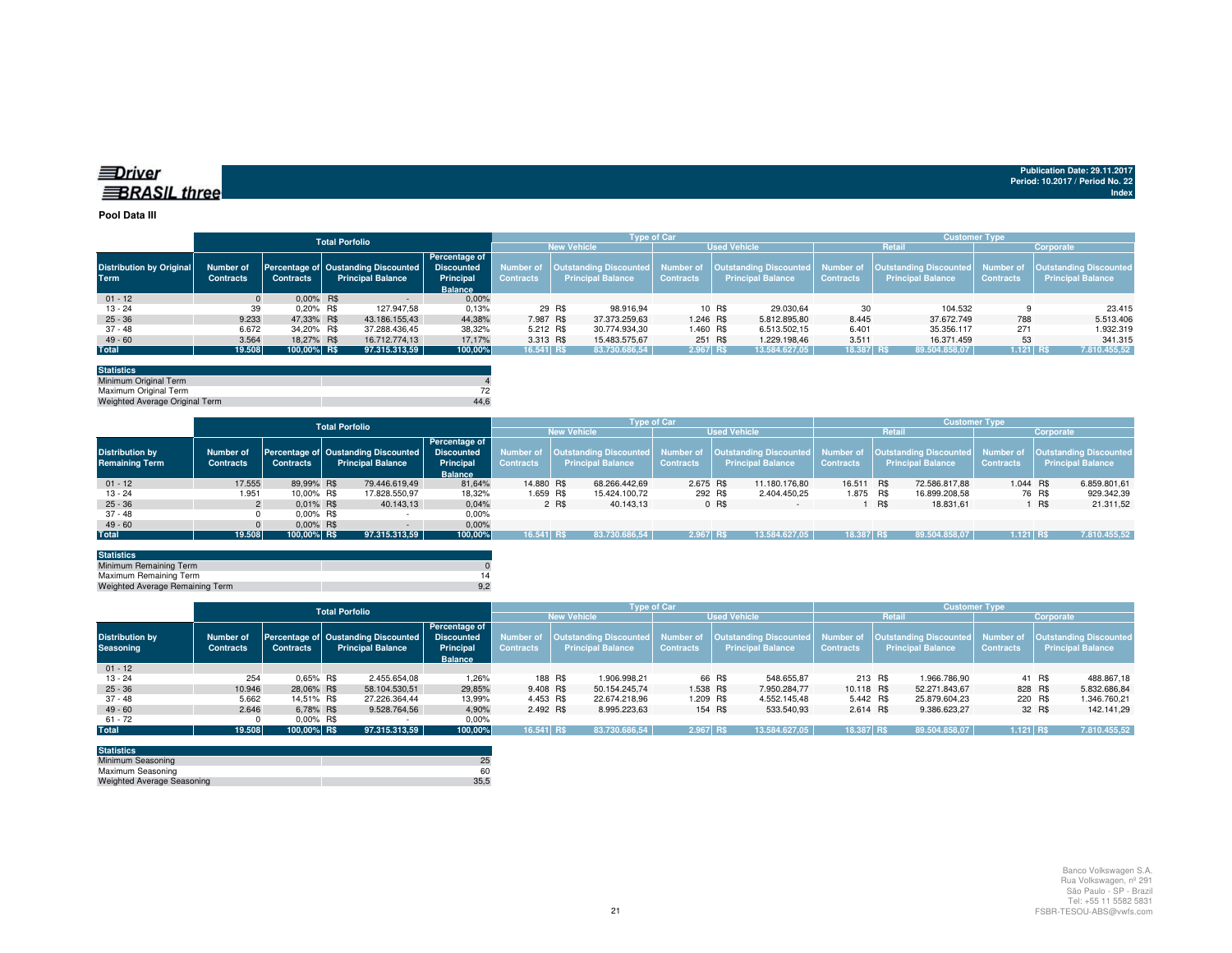#### *<u>IDriver</u>* **BRASIL** three

**Publication Date: 29.11.2017Period: 10.2017 / Period No. 22 Index**

**Pool Data IV**

|                              |                                      |                  | <b>Total Porfolio</b>                                                       |                                                     |                  |                    |                          | <b>Type of Car</b>  |       |                          | <b>Customer Type</b> |         |                          |                  |                                                                                                                                                                        |  |
|------------------------------|--------------------------------------|------------------|-----------------------------------------------------------------------------|-----------------------------------------------------|------------------|--------------------|--------------------------|---------------------|-------|--------------------------|----------------------|---------|--------------------------|------------------|------------------------------------------------------------------------------------------------------------------------------------------------------------------------|--|
|                              |                                      |                  |                                                                             |                                                     |                  | <b>New Vehicle</b> |                          | <b>Used Vehicle</b> |       |                          |                      | Retail  |                          | Corporate        |                                                                                                                                                                        |  |
| <b>Distribution by brand</b> | <b>Number of</b><br><b>Contracts</b> | <b>Contracts</b> | Percentage of Outstanding Discounted Discounted<br><b>Principal Balance</b> | <b>Percentage of</b><br>Principal<br><b>Balance</b> | <b>Contracts</b> |                    | <b>Principal Balance</b> | <b>Contracts</b>    |       | <b>Principal Balance</b> | <b>Contracts</b>     |         | <b>Principal Balance</b> | <b>Contracts</b> | Number of  Outstanding Discounted  Number of  Outstanding Discounted  Number of  Outstanding Discounted  Number of  Outstanding Discounted<br><b>Principal Balance</b> |  |
| <b>AUDI</b>                  | 165                                  | 0.85% R\$        | 2.100.792.45                                                                | 2,16%                                               |                  | 157 R\$            | 1.954.063.16             |                     | 8 R\$ | 146.729.29               |                      | 147 R\$ | 1.890.067.54             |                  | 18 R\$<br>210.724,91                                                                                                                                                   |  |
| <b>SEAT</b>                  |                                      |                  |                                                                             |                                                     |                  |                    |                          |                     |       |                          |                      |         |                          |                  |                                                                                                                                                                        |  |
| VW C&L                       | 18.155                               | 93.06% R\$       | 89.755.935.16                                                               | 92.23%                                              | 16.326 R\$       |                    | 81.445.321.47            | 1.829 R\$           |       | 8.310.613.69             | 17.080 R\$           |         | 82.370.190.27            | 1.075 R\$        | 7.385.744,89                                                                                                                                                           |  |
| OTHER BRANDS                 | 1.188                                | 6.09% R\$        | 5.458.585.98                                                                | 5.61%                                               |                  | 58 R\$             | 331.301.91               | 1.130 R\$           |       | 5.127.284.07             | 1.160 R\$            |         | 5.244.600.26             |                  | 213.985,72<br>28 R\$                                                                                                                                                   |  |
| Total                        | 19.508                               | 100.00% R\$      | 97.315.313,59                                                               | 100.00%                                             | $16.541$ R\$     |                    | 83.730.686.54            | 2.967 R\$           |       | 13.584.627.05            | 18.387 RS            |         | 89.504.858.07            | 1121 RS          | 7.810.455,52                                                                                                                                                           |  |

|                                                             | <b>Total Porfolio</b>         |                  |                                                                  |                                                                   |                                      | <b>Customer Type</b>                                      |                                      |         |                                                           |                               |            |                                                           |                                      |            |                                                           |
|-------------------------------------------------------------|-------------------------------|------------------|------------------------------------------------------------------|-------------------------------------------------------------------|--------------------------------------|-----------------------------------------------------------|--------------------------------------|---------|-----------------------------------------------------------|-------------------------------|------------|-----------------------------------------------------------|--------------------------------------|------------|-----------------------------------------------------------|
|                                                             |                               |                  |                                                                  |                                                                   |                                      | <b>New Vehicle</b>                                        |                                      |         | <b>Used Vehicle</b>                                       |                               | Retail     |                                                           | Corporate                            |            |                                                           |
| <b>Distribution by</b><br>Geographic<br><b>Distribution</b> | Number of<br><b>Contracts</b> | <b>Contracts</b> | Percentage of Outstanding Discounted<br><b>Principal Balance</b> | Percentage of<br><b>Discounted</b><br>Principal<br><b>Balance</b> | <b>Number of</b><br><b>Contracts</b> | <b>Outstanding Discounted</b><br><b>Principal Balance</b> | <b>Number of</b><br><b>Contracts</b> |         | <b>Outstanding Discounted</b><br><b>Principal Balance</b> | Number of<br><b>Contracts</b> |            | <b>Outstanding Discounted</b><br><b>Principal Balance</b> | <b>Number of</b><br><b>Contracts</b> |            | <b>Outstanding Discounted</b><br><b>Principal Balance</b> |
| AC                                                          | 80                            | 0.41% R\$        | 459.385,25                                                       | 0,47%                                                             |                                      | 390.024,57<br>64 R\$                                      |                                      | 16 R\$  | 69.360,68                                                 |                               | 75 R\$     | 412.187.03                                                |                                      | 5 R\$      | 47.198.22                                                 |
| AL                                                          | 269                           | 1,38% R\$        | 1.313.512,60                                                     | 1,35%                                                             | 240 R\$                              | 1.189.202,80                                              |                                      | 29 R\$  | 124.309,80                                                | 266 R\$                       |            | 1.272.729,92                                              | 3                                    | R\$        | 40.782,68                                                 |
| AM                                                          | 191                           | 0.98% R\$        | 980.859,93                                                       | 1,01%                                                             | 175 R\$                              | 897.620,52                                                |                                      | 16 R\$  | 83.239,41                                                 | 158 R\$                       |            | 742.775.20                                                |                                      | 33 R\$     | 238.084,73                                                |
| AP                                                          | 74                            | 0.38% R\$        | 454.245.62                                                       | 0.47%                                                             |                                      | 73 R\$<br>448.552.92                                      |                                      | R\$     | 5.692,70                                                  |                               | 72 R\$     | 443.425.03                                                | $\overline{2}$                       | R\$        | 10.820,59                                                 |
| BA                                                          | 848                           | 4,35% R\$        | 3.986.204,21                                                     | 4,10%                                                             | 750 R\$                              | 3.492.698,13                                              |                                      | 98 R\$  | 493.506,08                                                | 806 R\$                       |            | 3.670.698,08                                              |                                      | 42 R\$     | 315.506,13                                                |
| СE                                                          | 632                           | 3,24% R\$        | 3.036.778.94                                                     | 3,12%                                                             | 547 R\$                              | 2.656.022,25                                              |                                      | 85 R\$  | 380.756,69                                                | 617                           | <b>R\$</b> | 2.936.259,23                                              |                                      | 15 R\$     | 100.519,71                                                |
| DF                                                          | 407                           | 2.09% R\$        | 2.410.058.32                                                     | 2,48%                                                             | 390 R\$                              | 2.327.914.07                                              |                                      | 17 R\$  | 82.144,25                                                 | 397 R\$                       |            | 2.312.853,46                                              |                                      | 10 R\$     | 97.204,86                                                 |
| ES                                                          | 323                           | 1.66% R\$        | 1.560.884.48                                                     | 1.60%                                                             | 276 R\$                              | 1.360.036,56                                              |                                      | 47 R\$  | 200.847.92                                                | 305 R\$                       |            | 1.441.681,33                                              |                                      | 18 R\$     | 119.203,15                                                |
| GO                                                          | 939                           | 4.81% R\$        | 4.426.028.13                                                     | 4,55%                                                             | 772 R\$                              | 3.742.198.45                                              |                                      | 167 R\$ | 683.829,68                                                | 892 R\$                       |            | 4.092.902.88                                              |                                      | 47 R\$     | 333.125,25                                                |
| MA                                                          | 338                           | 1,73% R\$        | 1.835.029.20                                                     | 1,89%                                                             | 329 R\$                              | 1.787.998,50                                              |                                      | 9 R\$   | 47.030,70                                                 | 329                           | R\$        | 1.774.260,15                                              | 9                                    | R\$        | 60.769,05                                                 |
| <b>MG</b>                                                   | 1.730                         | 8.87% R\$        | 8.418.785.83                                                     | 8,65%                                                             | 1.479 R\$                            | 7.324.460.57                                              |                                      | 251 R\$ | 1.094.325.26                                              | 1.603 R\$                     |            | 7.505.266.11                                              | 127                                  | R\$        | 913.519,72                                                |
| <b>MS</b>                                                   | 388                           | 1,99% R\$        | 1.786.247,21                                                     | 1,84%                                                             | 343 R\$                              | 1.624.872,69                                              |                                      | 45 R\$  | 161.374,52                                                | 361                           | R\$        | 1.681.915.83                                              | 27                                   | R\$        | 104.331,38                                                |
| MT                                                          | 310                           | 1,59% R\$        | 1.604.494,05                                                     | 1,65%                                                             | 282 R\$                              | 1.471.024,71                                              |                                      | 28 R\$  | 133.469,34                                                | 287                           | R\$        | 1.457.766,85                                              | 23                                   | R\$        | 146.727,20                                                |
| PA                                                          | 495                           | 2.54% R\$        | 2.720.503.91                                                     | 2,80%                                                             | 415 R\$                              | 2.318.136,18                                              |                                      | 80 R\$  | 402.367,73                                                | 471                           | R\$        | 2.513.220,91                                              | 24                                   | R\$        | 207.283,00                                                |
| PB                                                          | 430                           | 2,20% R\$        | 2.069.906,81                                                     | 2,13%                                                             | 402 R\$                              | 1.959.473,90                                              |                                      | 28 R\$  | 110.432,91                                                | 415 R\$                       |            | 1.993.330,14                                              |                                      | 15 R\$     | 76.576,67                                                 |
| PE                                                          | 783                           | 4,01% R\$        | 3.623.458.04                                                     | 3,72%                                                             | 709 R\$                              | 3.346.503,87                                              |                                      | 74 R\$  | 276.954,17                                                | 749 R\$                       |            | 3.430.415,10                                              | 34                                   | R\$        | 193.042,94                                                |
| PI                                                          | 322                           | 1.65% R\$        | 1.566.033.58                                                     | 1,61%                                                             | 314 R\$                              | 1.537.415.93                                              |                                      | 8 R\$   | 28.617.65                                                 | 319 R\$                       |            | 1.551.444.32                                              |                                      | 3 R\$      | 14.589.26                                                 |
| PR                                                          | 1.124                         | 5.76% R\$        | 5.599.298.76                                                     | 5,75%                                                             | 918 R\$                              | 4.755.496.32                                              |                                      | 206 R\$ | 843.802.44                                                | 1.031                         | R\$        | 4.902.756,55                                              | 93                                   | R\$        | 696.542,21                                                |
| <b>RJ</b>                                                   | 1.318                         | 6,76% R\$        | 6.810.023,74                                                     | 7,00%                                                             | 1.138 R\$                            | 5.959.687,24                                              |                                      | 180 R\$ | 850.336,50                                                | 1.255 R\$                     |            | 6.373.734,53                                              |                                      | 63 R\$     | 436.289,21                                                |
| <b>RN</b>                                                   | 247                           | 1,27% R\$        | 1.232.034,49                                                     | 1,27%                                                             | 229 R\$                              | 1.136.582,80                                              |                                      | 18 R\$  | 95.451,69                                                 | 225                           | <b>R\$</b> | 1.084.701.68                                              | 22                                   | R\$        | 147.332,81                                                |
| <b>RO</b>                                                   | 211                           | 1,08% R\$        | 1.069.047.27                                                     | 1,10%                                                             | 182 R\$                              | 951.129.64                                                |                                      | 29 R\$  | 117.917.63                                                | 207 R\$                       |            | 1.028.228.20                                              |                                      | 4 R\$      | 40.819,07                                                 |
| <b>RR</b>                                                   | 39                            | 0,20% R\$        | 213.817,97                                                       | 0,22%                                                             |                                      | 36 R\$<br>199.253,68                                      |                                      | 3 R\$   | 14.564,29                                                 | 34                            | R\$        | 186.281,77                                                | 5                                    | R\$        | 27.536,20                                                 |
| <b>RS</b>                                                   | 1.424                         | 7,30% R\$        | 6.512.471.49                                                     | 6,69%                                                             | 1.213 R\$                            | 5.672.669,57                                              |                                      | 211 R\$ | 839.801,92                                                | 1.317 R\$                     |            | 5.832.924,66                                              | 107                                  | R\$        | 679.546,83                                                |
| SC                                                          | 1.432                         | 7,34% R\$        | 7.185.162,30                                                     | 7,38%                                                             | 1.215 R\$                            | 6.112.589,92                                              |                                      | 217 R\$ | 1.072.572,38                                              | 1.356 R\$                     |            | 6.698.023,50                                              |                                      | 76 R\$     | 487.138,80                                                |
| <b>SE</b>                                                   | 213                           | 1.09% R\$        | 1.123.182.72                                                     | 1,15%                                                             | 177 R\$                              | 973.347.70                                                |                                      | 36 R\$  | 149.835.02                                                | 200 R\$                       |            | 1.034.970.31                                              |                                      | 13 R\$     | 88.212,41                                                 |
| <b>SP</b>                                                   | 4.815                         | 24.68% R\$       | 24.732.316.16                                                    | 25,41%                                                            | 3.755 R\$                            | 19.541.990.54                                             | 1.060 R\$                            |         | 5.190.325,62                                              | 4.524 R\$                     |            | 22.600.897,35                                             | 291                                  | <b>R\$</b> | 2.131.418,81                                              |
| <b>TO</b>                                                   | 126                           | 0.65% R\$        | 585.542,58                                                       | 0,60%                                                             | 118 R\$                              | 553.782,51                                                |                                      | 8 R\$   | 31.760,07                                                 | 116 R\$                       |            | 529.207.95                                                |                                      | 10 R\$     | 56.334,63                                                 |
| <b>Total</b>                                                | 19.508                        | 100,00% R\$      | 97.315.313.59                                                    | 100.00%                                                           | 16.541 RS                            | 83.730.686.54                                             | 2.967 RS                             |         | 13.584.627.05                                             | 18.387 RS                     |            | 89.504.858.07                                             | $1.121$ RS                           |            | 7.810.455.52                                              |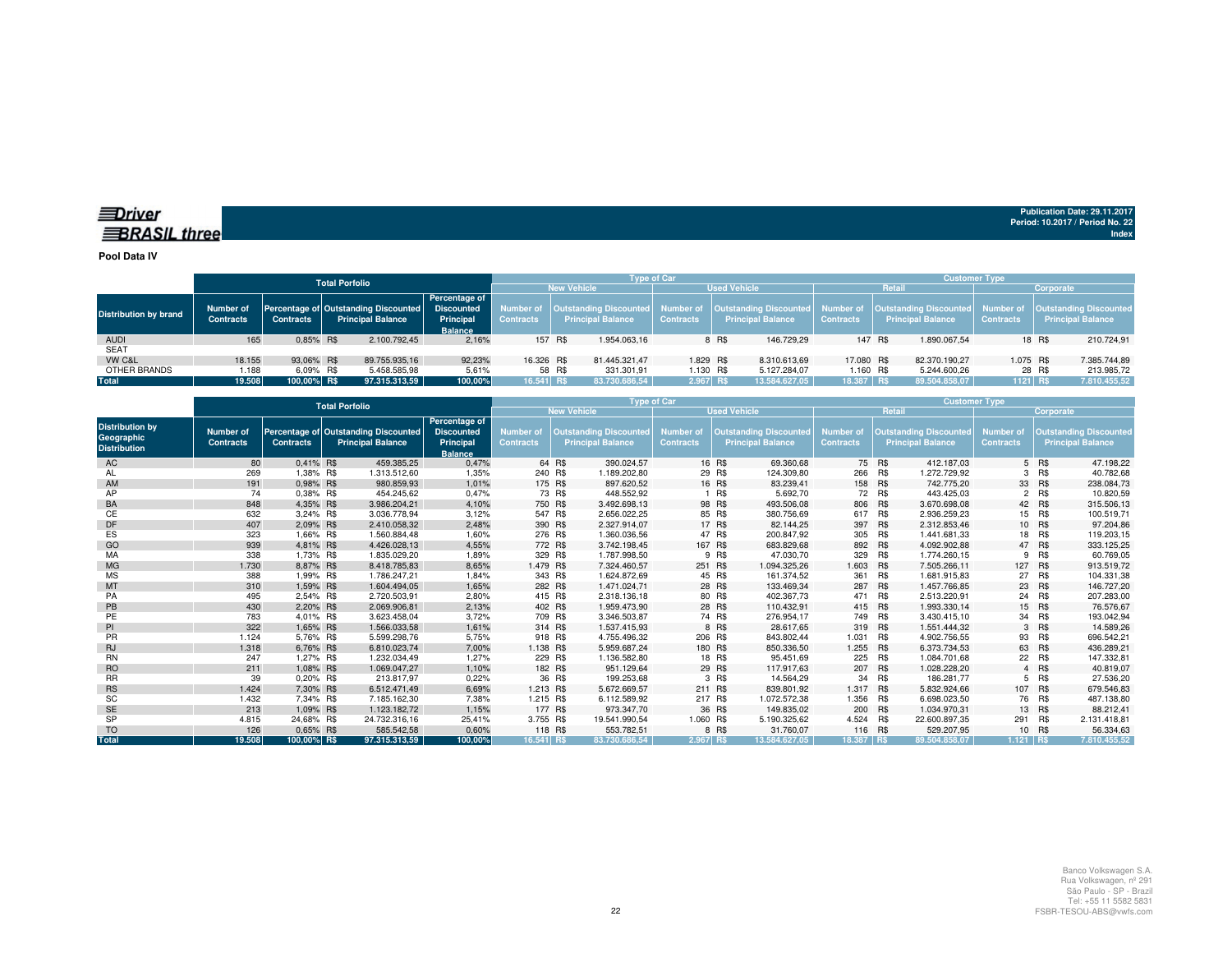| Publication Date: 29.11.2017    |  |
|---------------------------------|--|
| Period: 10.2017 / Period No. 22 |  |
| Indov                           |  |

## *<u>IDriver</u>* **BRASIL** three

#### **Pool Data V**

|                                         |                     |                                      | <b>Total Porfolio</b>                    |                                                              |                                                                   |                                      | <b>Type of Car</b> |                                                                     |                                      |                     |                                                             |                                      | <b>Customer Type</b>                                               |              |                               |           |                                                              |
|-----------------------------------------|---------------------|--------------------------------------|------------------------------------------|--------------------------------------------------------------|-------------------------------------------------------------------|--------------------------------------|--------------------|---------------------------------------------------------------------|--------------------------------------|---------------------|-------------------------------------------------------------|--------------------------------------|--------------------------------------------------------------------|--------------|-------------------------------|-----------|--------------------------------------------------------------|
|                                         |                     |                                      |                                          |                                                              |                                                                   |                                      | <b>New Vehicle</b> |                                                                     |                                      | <b>Used Vehicle</b> |                                                             |                                      | Retail                                                             |              |                               | Corporate |                                                              |
| <b>Distribution by Brand</b><br>& Model | Model               | <b>Number of</b><br><b>Contracts</b> | <b>Percentage of</b><br><b>Contracts</b> | Outstanding<br><b>Discounted Principal</b><br><b>Balance</b> | Percentage of<br><b>Discounted</b><br>Principal<br><b>Balance</b> | <b>Number of</b><br><b>Contracts</b> |                    | <b>Outstanding</b><br><b>Discounted Principal</b><br><b>Balance</b> | <b>Number of</b><br><b>Contracts</b> |                     | Outstanding<br><b>Discounted Principa</b><br><b>Balance</b> | <b>Number of</b><br><b>Contracts</b> | <b>Outstanding</b><br><b>Discounted Principa</b><br><b>Balance</b> |              | Number of<br><b>Contracts</b> |           | Outstanding<br><b>Discounted Principal</b><br><b>Balance</b> |
| VW                                      | <b>AMAROK</b>       | 184                                  | 0.94% R\$                                | 2.622.259,18                                                 | 2,69%                                                             |                                      | 162 R\$            | 2.327.462,17                                                        |                                      | 22 R\$              | 294.797,01                                                  | 117 R\$                              | 1.597.188,49                                                       |              |                               | 67 R\$    | 1.025.070,69                                                 |
|                                         | <b>BORA</b>         | $\mathbf{A}$                         | 0,02% R\$                                | 25.365,57                                                    | 0,03%                                                             |                                      | 0 R\$              |                                                                     |                                      | 4 R\$               | 25.365,57                                                   |                                      | 4 R\$                                                              | 25.365,57    |                               | 0 R\$     |                                                              |
|                                         | <b>CROSSFOX</b>     | 197                                  | 1,01% R\$                                | 1.196.942,80                                                 | 1,23%                                                             |                                      | 143 R\$            | 897.291,66                                                          |                                      | 54 R\$              | 299.651,14                                                  | 190 R\$                              | 1.158.858,70                                                       |              |                               | 7 R\$     | 38.084,10                                                    |
|                                         | <b>FOX</b>          | 4.659                                | 23,88% R\$                               | 21.902.922,67                                                | 22,51%                                                            | 4.306 R\$                            |                    | 20.326.083,84                                                       |                                      | 353 R\$             | 1.576.838,83                                                | 4.511 R\$                            | 21.018.080,71                                                      |              | 148 R\$                       |           | 884.841,96                                                   |
|                                         | <b>FUSCA</b>        |                                      | 0,02% R\$                                | 16.459,65                                                    | 0,02%                                                             |                                      | 3 R\$              | 16.459,65                                                           |                                      | 0 R\$               |                                                             |                                      | 3 R\$                                                              | 16.459,65    |                               | 0 R\$     |                                                              |
|                                         | GOL                 | 6.457                                | 33,10% R\$                               | 28.284.297,46                                                | 29,06%                                                            | 5.706 R\$                            |                    | 25.502.242,37                                                       |                                      | 751 R\$             | 2.782.055,09                                                | 6.175 R\$                            | 26.631.515,84                                                      |              | 282 R\$                       |           | 1.652.781,62                                                 |
|                                         | <b>GOLF</b>         | 160                                  | 0.82% R\$                                | 1.467.514,01                                                 | 1,51%                                                             |                                      | 120 R\$            | 1.228.054,69                                                        |                                      | 40 R\$              | 239.459,32                                                  | 152 R\$                              | 1.368.776,45                                                       |              |                               | 8 R\$     | 98.737,56                                                    |
|                                         | <b>JETTA</b>        | 118                                  | 0.60% R\$                                | 1.340.150,62                                                 | 1,38%                                                             |                                      | 96 R\$             | 1.136.551,98                                                        |                                      | 22 R\$              | 203.598,64                                                  |                                      | 107 R\$                                                            | 1.205.026,90 |                               | 11 R\$    | 135.123,72                                                   |
|                                         | <b>KOMBI</b>        | 44                                   | 0,23% R\$                                | 170.164,43                                                   | 0,17%                                                             |                                      | 22 R\$             | 73.036,22                                                           |                                      | 22 R\$              | 97.128,21                                                   |                                      | 32 R\$                                                             | 136.292,67   |                               | 12 R\$    | 33.871,76                                                    |
|                                         | <b>NEW BEETLE</b>   | 5                                    | 0.03% R\$                                | 31.331,13                                                    | 0.03%                                                             |                                      | 0 R\$              |                                                                     |                                      | 5 R\$               | 31.331,13                                                   |                                      | 5 R\$                                                              | 31.331,13    |                               | 0 R\$     |                                                              |
|                                         | <b>PARATI</b>       | 20                                   | 0.10% R\$                                | 66.900,49                                                    | 0.07%                                                             |                                      | 0 R\$              | $\sim$                                                              |                                      | 20 R\$              | 66.900,49                                                   |                                      | 20 R\$                                                             | 66.900,49    |                               | 0 R\$     |                                                              |
|                                         | PASSAT              | $\overline{4}$                       | 0,02% R\$                                | 29.920,24                                                    | 0,03%                                                             |                                      | 4 R\$              | 29.920,24                                                           |                                      | 0 R\$               |                                                             |                                      | 4 R\$                                                              | 29.920,24    |                               | 0 R\$     |                                                              |
|                                         | <b>POLO</b>         | 115                                  | 0,59% R\$                                | 541.158,85                                                   | 0,56%                                                             |                                      | 59 R\$             | 319.365,59                                                          |                                      | 56 R\$              | 221.793,26                                                  | 106 R\$                              |                                                                    | 499.665,90   |                               | 9 R\$     | 41.492,95                                                    |
|                                         | POLO SEDAN          | 101                                  | 0.52% R\$                                | 662.814,71                                                   | 0,68%                                                             |                                      | 51 R\$             | 435.286,84                                                          |                                      | 50 R\$              | 227.527,87                                                  |                                      | 98 R\$                                                             | 639.154,88   |                               | 3 R\$     | 23.659,83                                                    |
|                                         | <b>SANTANA</b>      |                                      | 0,01% R\$                                | 978,24                                                       | 0,00%                                                             |                                      | 0 R\$              |                                                                     |                                      | 1 R\$               | 978,24                                                      |                                      | 1 R\$                                                              | 978,24       |                               | 0 R\$     |                                                              |
|                                         | SAVEIRO             | 1.454                                | 7,45% R\$                                | 9.010.219,44                                                 | 9,26%                                                             | 1.348 R\$                            |                    | 8.396.855,05                                                        |                                      | 106 R\$             | 613.364,39                                                  | 1.214 R\$                            | 7.259.332,65                                                       |              | 240 R\$                       |           | 1.750.886,79                                                 |
|                                         | SPACECROSS          | 47                                   | 0,24% R\$                                | 318.142,46                                                   | 0,33%                                                             |                                      | 39 R\$             | 257.327,89                                                          |                                      | 8 R\$               | 60.814,57                                                   |                                      | 44 R\$                                                             | 289.026,69   |                               | 3 R\$     | 29.115,77                                                    |
|                                         | <b>SPACEFOX</b>     | 299                                  | 1,53% R\$                                | 1.763.030,64                                                 | 1,81%                                                             |                                      | 221 R\$            | 1.383.649,92                                                        |                                      | 78 R\$              | 379.380,72                                                  | 279 R\$                              | 1.616.304,81                                                       |              |                               | 20 R\$    | 146.725,83                                                   |
|                                         | <b>TIGUAN</b>       | 14                                   | 0.07% R\$                                | 187.793,07                                                   | 0,19%                                                             |                                      | 10 R\$             | 128.402,26                                                          |                                      | 4 R\$               | 59.390,81                                                   |                                      | 12 R\$                                                             | 175.758,82   |                               | 2 R\$     | 12.034,25                                                    |
|                                         | <b>TOUAREG</b>      | $\Omega$                             | 0.00% R\$                                | $\sim$                                                       | 0,00%                                                             |                                      | 0 R\$              | $\sim$                                                              |                                      | 0 R\$               | $\sim$                                                      |                                      | 0 R\$                                                              | $\sim$       |                               | 0 R\$     |                                                              |
|                                         | <b>UP</b>           | 2.005                                | 10,28% R\$                               | 9.012.227,09                                                 | 9,26%                                                             | 1.983 R\$                            |                    | 8.885.098,86                                                        |                                      | 22 R\$              | 127.128,23                                                  | 1.857 R\$                            | 8.255.007,34                                                       |              | 148 R\$                       |           | 757.219,75                                                   |
|                                         | VOYAGE              | 2.260                                | 11,58% R\$                               | 11.083.428,89                                                | 11,39%                                                            | 2.053 R\$                            |                    | 10.102.232,24                                                       |                                      | 207 R\$             | 981.196,65                                                  | 2.145 R\$                            | 10.327.330,58                                                      |              | 115 R\$                       |           | 756.098,31                                                   |
|                                         | OTHER VW            |                                      | 0,02% R\$                                | 21.913,52                                                    | 0,02%                                                             |                                      | 0 R\$              |                                                                     |                                      | 4 R\$               | 21.913,52                                                   |                                      | 4 R\$                                                              | 21.913,52    |                               | 0 R\$     |                                                              |
| <b>Sub-Total VW</b>                     |                     | 18.155                               | 93,06% R\$                               | 89.755.935.16                                                | 92.23%                                                            | 16.326 RS                            |                    | 81.445.321.47                                                       | 1.829 RS                             |                     | 8.310.613.69                                                | 17.080 RS                            | 82.370.190.27                                                      |              | 1.075 R\$                     |           | 7.385.744.89                                                 |
| Audi                                    | A <sub>1</sub>      | $\mathbf{A}$                         | 0.02% R\$                                | 21.831,03                                                    | 0,02%                                                             |                                      | 3 R\$              | 6.999,37                                                            |                                      | 1 R\$               | 14.831,66                                                   |                                      | 4 R\$                                                              | 21.831,03    |                               | 0 R\$     |                                                              |
|                                         | A <sub>3</sub>      | 107                                  | 0.55% R\$                                | 1.236.154,62                                                 | 1,27%                                                             |                                      | 103 R\$            | 1.185.099,71                                                        |                                      | 4 R\$               | 51.054,91                                                   |                                      | 94 R\$                                                             | 1.080.164,18 |                               | 13 R\$    | 155.990,44                                                   |
|                                         | A4                  | 12                                   | 0.06% R\$                                | 185.029,93                                                   | 0,19%                                                             |                                      | 10 R\$             | 151.802,07                                                          |                                      | 2 R\$               | 33.227,86                                                   |                                      | 11 R\$                                                             | 169.768,65   |                               | 1 R\$     | 15.261,28                                                    |
|                                         | A <sub>5</sub>      | 5                                    | 0,03% R\$                                | 62.892,97                                                    | 0,06%                                                             |                                      | 5 R\$              | 62.892,97                                                           |                                      | 0 R\$               |                                                             |                                      | 5 R\$                                                              | 62.892,97    |                               | 0 R\$     |                                                              |
|                                         | A7                  | $^{\circ}$                           | 0.00% R\$                                | $\sim$                                                       | 0,00%                                                             |                                      | 0 R\$              |                                                                     |                                      | 0 R\$               |                                                             |                                      | 0 R\$                                                              |              |                               | 0 R\$     |                                                              |
|                                         | Q3                  | 36                                   | 0.18% R\$                                | 547.269,04                                                   | 0,56%                                                             |                                      | 36 R\$             | 547.269,04                                                          |                                      | 0 R\$               |                                                             |                                      | 32 R\$                                                             | 507.795,85   |                               | 4 R\$     | 39.473,19                                                    |
|                                         | Q5                  | $^{\circ}$                           | 0,00% R\$                                | $\sim$                                                       | 0,00%                                                             |                                      | 0 R\$              |                                                                     |                                      | 0 R\$               |                                                             |                                      | 0 R\$                                                              |              |                               | 0 R\$     |                                                              |
|                                         | Q7                  | $\Omega$                             | 0,00% R\$                                | $\sim$                                                       | 0,00%                                                             |                                      | 0 R\$              |                                                                     |                                      | 0 R\$               |                                                             |                                      | 0 R\$                                                              |              |                               | 0 R\$     |                                                              |
|                                         | S <sub>3</sub>      | $\Omega$                             | 0.00% R\$                                | $\sim$                                                       | 0,00%                                                             |                                      | 0 R\$              |                                                                     |                                      | 0 R\$               |                                                             |                                      | 0 R\$                                                              |              |                               | 0 R\$     |                                                              |
|                                         | <b>TT</b>           | $\Omega$                             | 0.00% R\$                                | 47.614,86                                                    | 0,05%                                                             |                                      | 0 R\$              |                                                                     |                                      | 1 R\$               | 47.614,86                                                   |                                      | 1 R\$                                                              | 47.614,86    |                               | 0 R\$     |                                                              |
| <b>Sub-Total Audi</b>                   |                     | 165                                  | 0,85% R\$                                | 2.100.792,45                                                 | 2,16%                                                             |                                      | 157 R\$            | 1.954.063.16                                                        |                                      | $8$ RS              | 146.729.29                                                  | 147 R\$                              | 1.890.067.54                                                       |              |                               | 18 R\$    | 210.724,91                                                   |
| <b>OTHER BRANDS</b>                     | <b>OTHER BRANDS</b> | 1.188                                | 6,09% R\$                                | 5.458.585,98                                                 | 5,61%                                                             |                                      | 58 R\$             | 331.301,91                                                          | 1.130 R\$                            |                     | 5.127.284,07                                                | 1.160 R\$                            | 5.244.600,26                                                       |              |                               | 28 R\$    | 213.985,72                                                   |
| <b>Sub-Total Other Brands</b>           |                     | 1.188                                | 6,09% R\$                                | 5.458.585,98                                                 | 5,61%                                                             |                                      | 58 R\$             | 331.301.91                                                          | $1.130$ R\$                          |                     | 5.127.284,07                                                | $1.160$ R\$                          | 5.244.600.26                                                       |              |                               | 28 R\$    | 213.985,72                                                   |
| <b>Total</b>                            |                     | 19.508                               | 100,00% R\$                              | 97.315.313,59                                                | 100,00%                                                           | 16.541 R\$                           |                    | 83.730.686.54                                                       | 2.967 R\$                            |                     | 13.584.627.05                                               | 18.387 R\$                           | 89.504.858.07                                                      |              | $1.121$ R\$                   |           | 7.810.455.52                                                 |

**Index**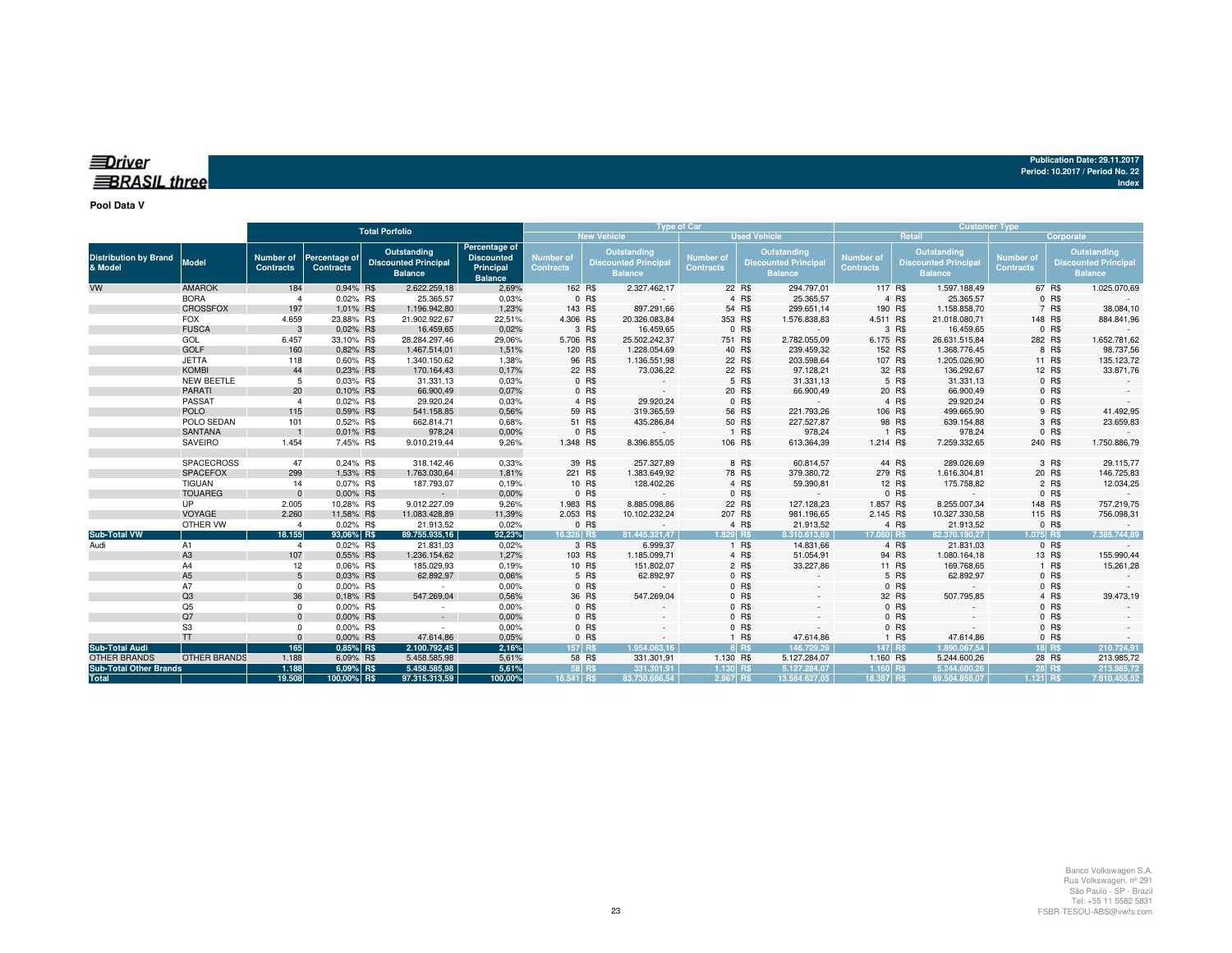# **EDriver BRASIL three**

**Publication Date: 29.11.2017 Period: 10.2017 / Period No. 22Index**

**Pool Data IV**

|                            |                                      |                  | <b>Total Porfolio</b>                                            |                                                                          |
|----------------------------|--------------------------------------|------------------|------------------------------------------------------------------|--------------------------------------------------------------------------|
| <b>EA189 Engine status</b> | <b>Number of</b><br><b>Contracts</b> | <b>Contracts</b> | Percentage of Outstanding Discounted<br><b>Principal Balance</b> | Percentage of<br><b>Discounted</b><br><b>Principal</b><br><b>Balance</b> |
| EA189 Engine               | 15                                   | 0,08% R\$        | 172.322,94                                                       | 0,18%                                                                    |
| Other                      | 19.493                               | 99,92% R\$       | 97.142.990,65                                                    | 99,82%                                                                   |
| <b>Total</b>               | 19.508                               | 100,00% R\$      | 97.315.313,59                                                    | 100,00%                                                                  |